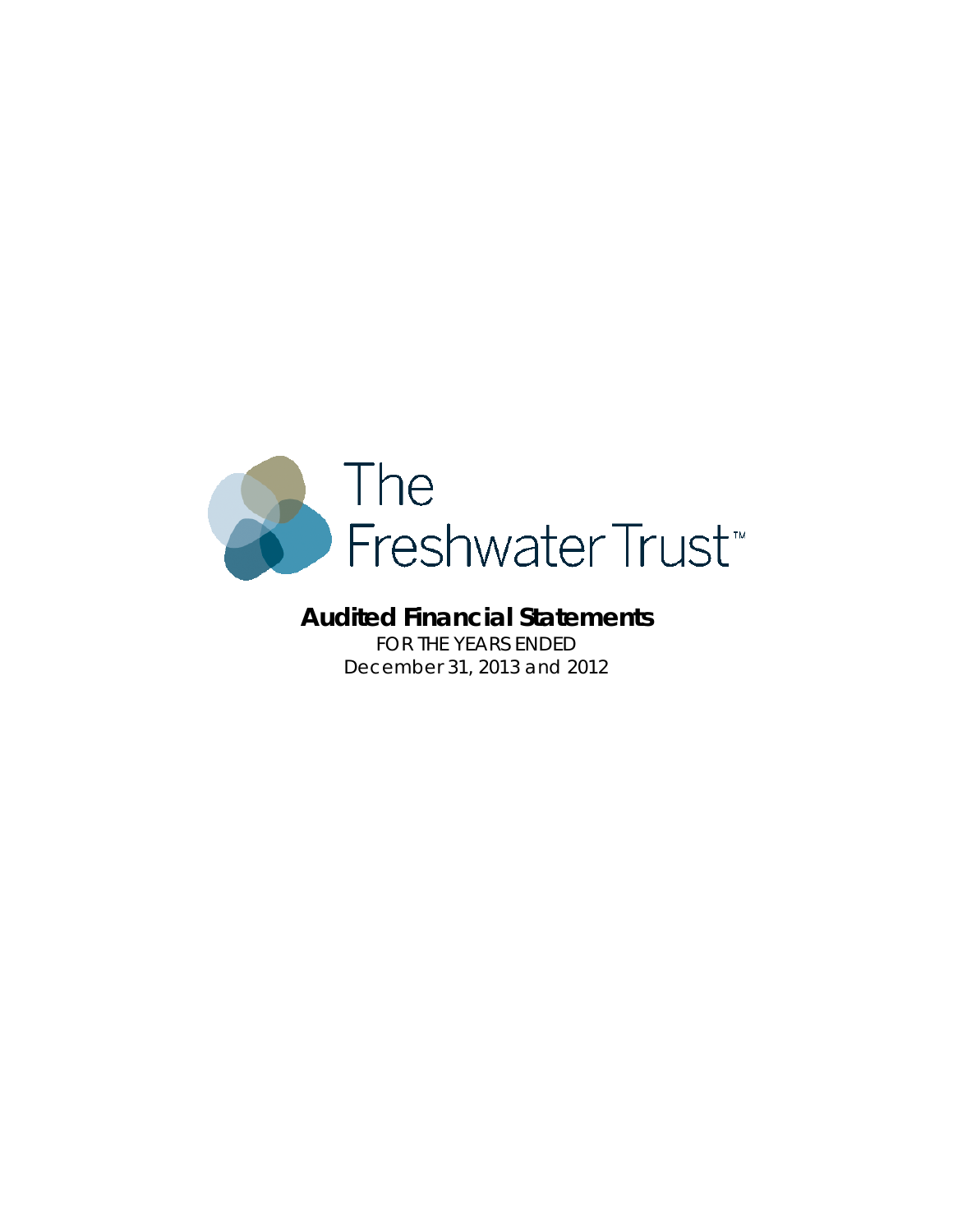#### **THE FRESHWATER TRUST**

### TABLE OF CONTENTS

Page

| <b>INDEPENDENT AUDITOR'S REPORT</b>                                                                                                                                                                                                | $1 - 2$        |
|------------------------------------------------------------------------------------------------------------------------------------------------------------------------------------------------------------------------------------|----------------|
| <b>FINANCIAL STATEMENTS</b>                                                                                                                                                                                                        |                |
| <b>Statements of Financial Position</b>                                                                                                                                                                                            | 3              |
| Statement of Activities - December 31, 2013                                                                                                                                                                                        | 4              |
| Statement of Activities - December 31, 2012                                                                                                                                                                                        | 5              |
| Statement of Functional Expenses - December 31, 2013                                                                                                                                                                               | 6              |
| Statement of Functional Expenses - December 31, 2012                                                                                                                                                                               | $\overline{7}$ |
| <b>Statements of Cash Flows</b>                                                                                                                                                                                                    | 8              |
| Notes to Financial Statements                                                                                                                                                                                                      | $9 - 22$       |
| SUPPLEMENTARY SCHEDULES                                                                                                                                                                                                            |                |
| Schedule of Expenditures of Federal Awards                                                                                                                                                                                         | 23-24          |
| Notes to Schedules of Expenditures of Federal Awards                                                                                                                                                                               | 25             |
| INDEPENDENT AUDITOR'S REPORT ON INTERNAL CONTROL OVER FINANCIAL<br>REPORTING AND ON COMPLIANCE AND OTHER MATTERS BASED ON AN<br>AUDIT OF FINANCIAL STATEMENTS PERFORMED IN ACCORDANCE WITH<br><b>GOVERNMENT AUDITING STANDARDS</b> | $26-27$        |
| INDEPENDENT AUDITOR'S REPORT ON COMPLIANCE FOR EACH MAJOR<br>PROGRAM AND ON INTERNAL CONTROL OVER COMPLIANCE REQUIRED BY<br><b>OMB CIRCULAR A-133</b>                                                                              | 28-29          |
| Schedule of Findings and Questioned Costs                                                                                                                                                                                          | $30 - 32$      |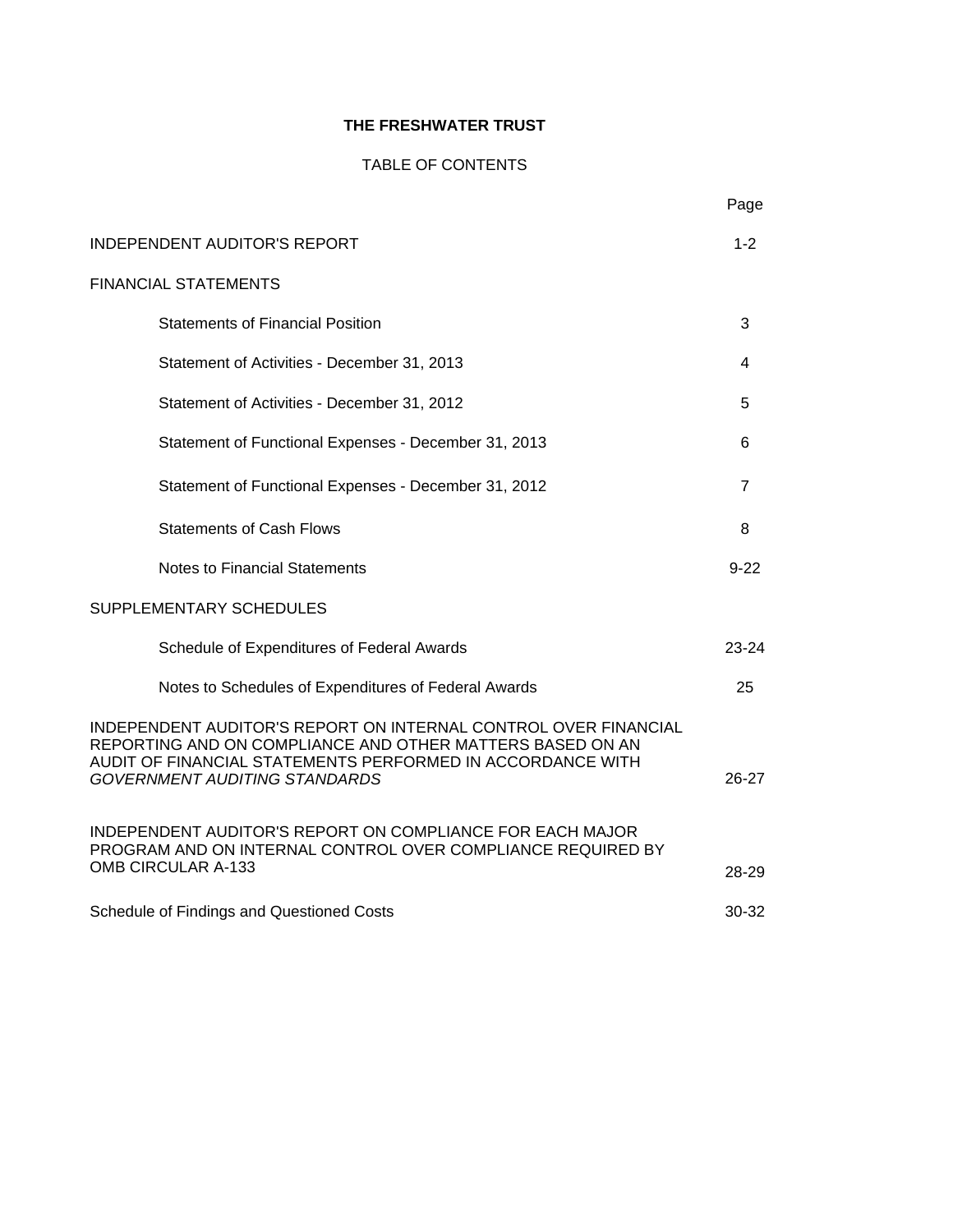

### **INDEPENDENT AUDITOR'S REPORT**

### **To the Board of Directors of**

The Freshwater Trust

### **Report on the Financial Statements**

We have audited the accompanying financial statements of The Freshwater Trust (a nonprofit organization) which comprise the statements of financial position as of December 31, 2013 and 2012, and the related statements of activities, functional expenses, and cash flows for the years then ended, and the related notes to the financial statements.

### *Management's Responsibility for the Financial Statements*

Management is responsible for the preparation and fair presentation of these financial statements in accordance with accounting principles generally accepted in the United States of America; this includes the design, implementation, and maintenance of internal control relevant to the preparation and fair presentation of financial statements that are free from material misstatement, whether due to fraud or error.

#### *Auditor's Responsibility*

Our responsibility is to express an opinion on these financial statements based on our audits. We conducted our audits in accordance with auditing standards generally accepted in the United States of America and the standards applicable to financial audits contained in *Government Auditing Standards*, issued by the Comptroller General of the United States. Those standards require that we plan and perform the audit to obtain reasonable assurance about whether the financial statements are free of material misstatement.

An audit involves performing procedures to obtain audit evidence about the amounts and disclosures in the financial statements. The procedures selected depend on the auditor's judgment, including the assessment of the risks of material misstatement of the financial statements, whether due to fraud or error. In making those risk assessments, the auditor considers internal control relevant to the entity's preparation and fair presentation of the financial statements in order to design audit procedures that are appropriate in the circumstances, but not for the purpose of expressing an opinion on the effectiveness of the entity's internal control. Accordingly, we express no such opinion. An audit also includes evaluating the appropriateness of accounting policies used and the reasonableness of significant accounting estimates made by management, as well as evaluating the overall presentation of the financial statements.

## **PRIOR + HART, LLC** Certified Public Accountants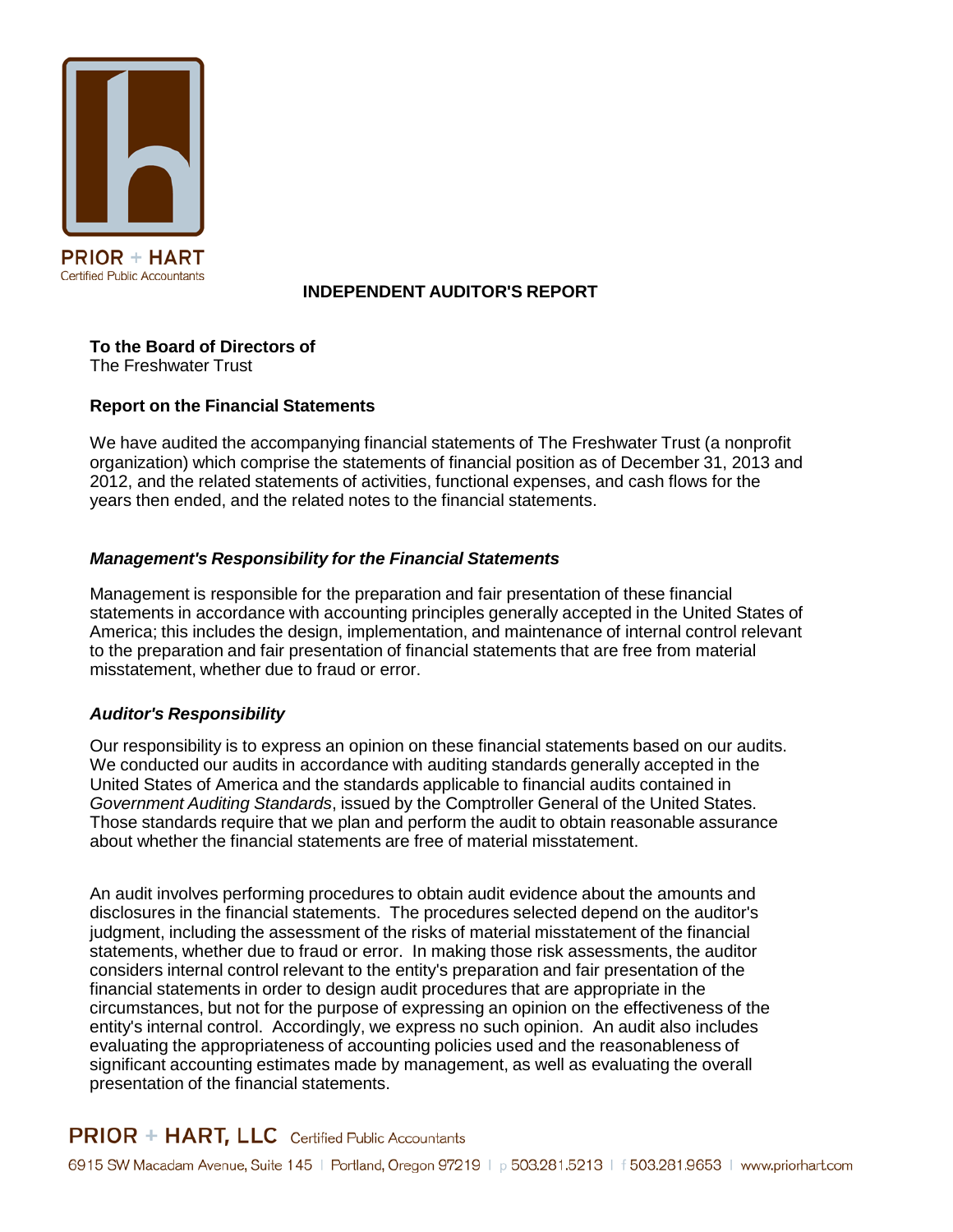We believe that the audit evidence we have obtained is sufficient and appropriate to provide a basis for our opinion.

#### *Opinion*

In our opinion, the financial statements referred to above present fairly, in all material respects, the financial position of The Freshwater Trust as of December 31, 2013 and 2012, and the changes in its net assets and its cash flows for the years then ended in accordance with accounting principles generally accepted in the United States of America.

#### *Other Matters*

#### *Other Information*

Our audit was conducted for the purpose of forming an opinion on the financial statements as a whole. The accompanying schedule of expenditures of federal awards, as required by Office of Management and Budget Circular A-133, *Audits of States and Local Governments, and Non-Profit Organizations*, is presented for purposes of additional analysis and is not a required part of the financial statements. Such information is the responsibility of management and was derived from and relates directly to the underlying accounting and other records used to prepare the financial statements. The information has been subjected to the auditing procedures applied in the audit of the financial statements and certain additional procedures, including comparing and reconciling such information directly to the underlying accounting and other records used to prepare the financial statements or to the financial statements themselves, and other additional procedures in accordance with auditing standards generally accepted in the United States of America. In our opinion, the information is fairly stated, in all material respects, in relation to the financial statements as a whole.

#### **Other Reporting Required by** *Government Auditing Standards*

In accordance with *Government Auditing Standards,* we have also issued our report dated May 28, 2014 on our consideration of The Freshwater Trust's internal control over financial reporting and on our tests of its compliance with certain provisions of laws, regulations, contracts, and grant agreements and other matters. The purpose of that report is to describe the scope of our testing of internal control over financial reporting and compliance and the results of that testing, and not to provide an opinion on internal control over financial reporting or on compliance. That report is an integral part of an audit performed in accordance with *Government Auditing Standards* in considering The Freshwater Trust's internal control over financial reporting and compliance.

Prior + Hart, LLC

 Prior + Hart, LLC Certified Public Accountants

May 28, 2014 Portland, Oregon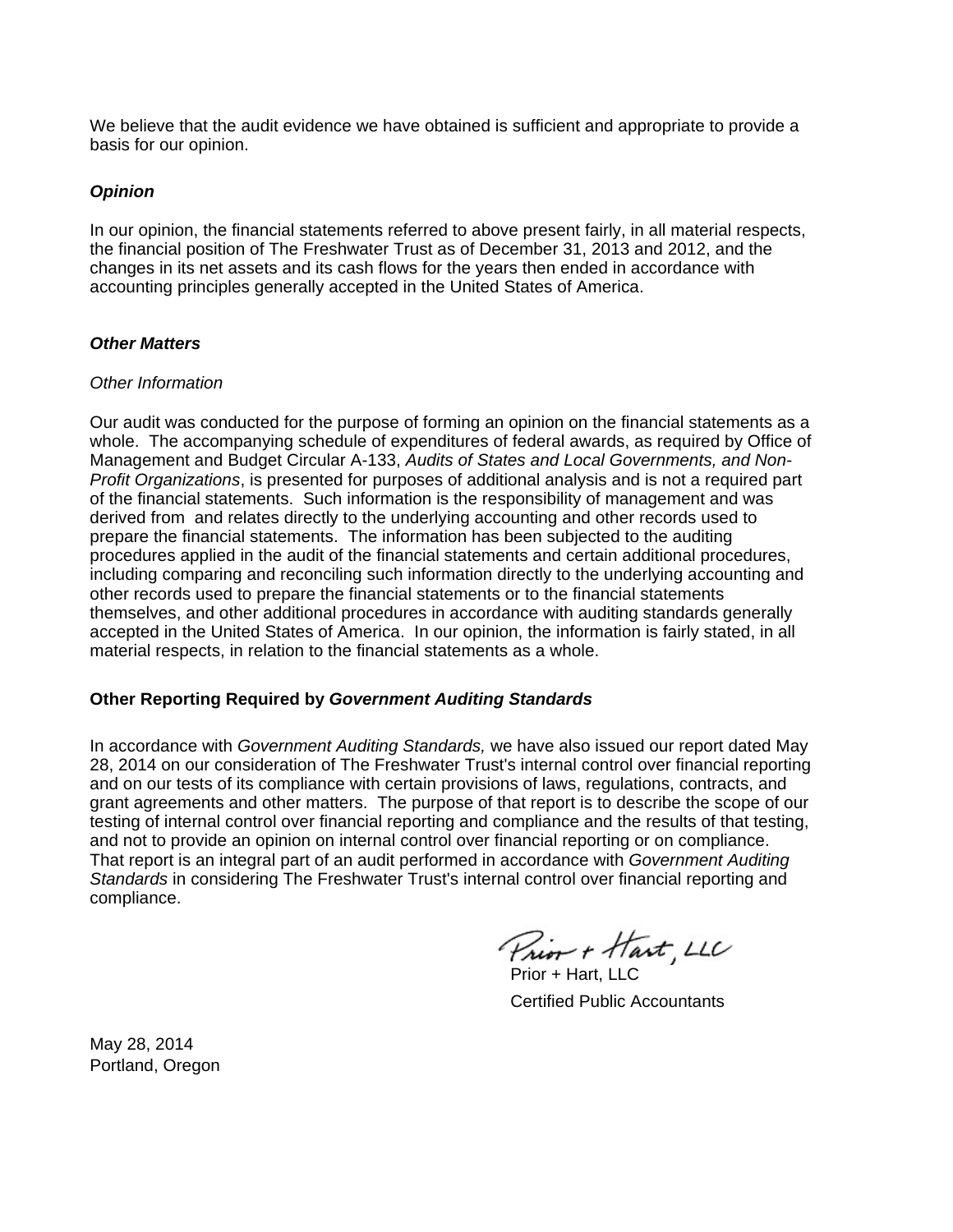# THE FRESHWATER TRUST **Statements of Financial Position**

December 31, 2013 and 2012

### **ASSETS**

|                                                                                                                                                                                                      | 2013                                                                              | 2012                                                                       |
|------------------------------------------------------------------------------------------------------------------------------------------------------------------------------------------------------|-----------------------------------------------------------------------------------|----------------------------------------------------------------------------|
| <b>Current Assets:</b><br>Cash and cash equivalents<br>Grants and fees receivable<br>Prepaid expenses<br>Deposits<br><b>Total Current Assets</b>                                                     | \$<br>1,582,494<br>1,253,655<br>39,281<br>23,594<br>2,899,024                     | \$<br>622,903<br>1,644,403<br>42,795<br>17,247<br>2,327,348                |
| Property and Equipment, net<br>Beneficial interest held by others<br><b>StreamBank software</b><br>Water rights interest                                                                             | 68,394<br>116,380<br>961,927<br>1,167,666                                         | 59,519<br>103,867<br>822,578<br>1,167,666                                  |
| <b>Total Assets</b>                                                                                                                                                                                  | <u>5,213,391</u><br><u>\$</u>                                                     | \$4,480,978                                                                |
| <b>LIABILITIES AND NET ASSETS</b>                                                                                                                                                                    |                                                                                   |                                                                            |
| <b>Current Liabilities:</b><br>Accounts payable<br><b>Accrued interest</b><br>Line of credit<br>Loan payable<br><b>Payroll liabilities</b><br>Pension obligation<br><b>Total Current Liabilities</b> | \$<br>189,279<br>14,222<br>56,606<br>70,347<br>30,531<br>360,985                  | \$<br>751,143<br>215,216<br>149,440<br>54,690<br>22,390<br>1,192,879       |
| Other liabilities:<br>Landowner payable<br>Deferred revenue<br>PRI loan payable<br><b>Total Liabilities</b>                                                                                          | 15,000<br>63,065<br>2,000,000<br>2,439,050                                        | 15,000<br>200,967<br>1,408,846                                             |
| Net Assets:<br>Unrestricted<br><b>Temporarily restricted</b><br>Permanently restricted<br><b>Total Net Assets</b><br><b>Total Liabilities and Net Assets</b>                                         | 2,525,984<br>150,338<br>98,019<br>2,774,341<br><u>5,213,391</u><br>$\mathfrak{L}$ | 2,606,877<br>377,872<br>87,383<br>3,072,132<br>4,480,978<br>$\mathfrak{S}$ |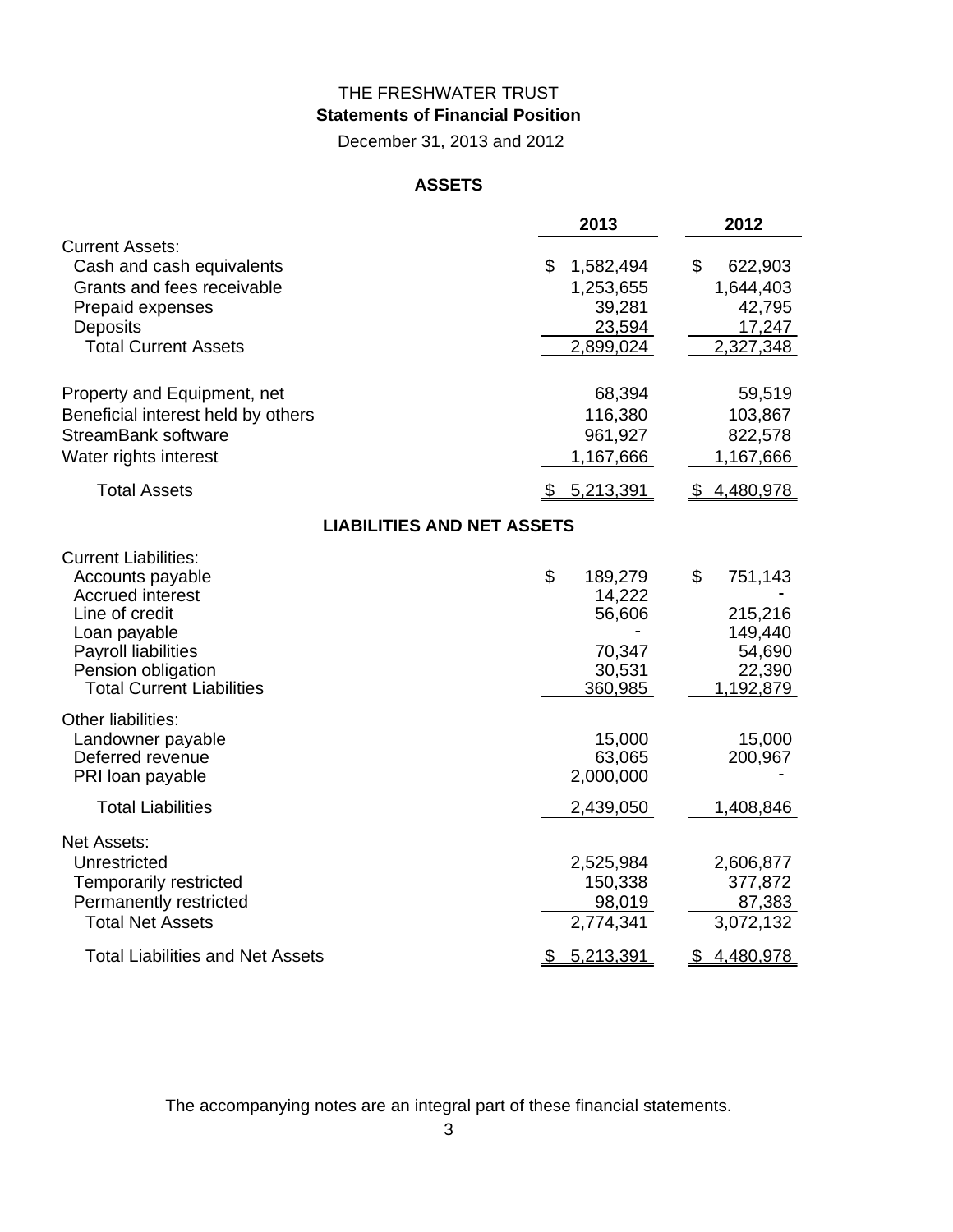#### THE FRESHWATER TRUST

#### **Statement of Activities**

Year Ended December 31, 2013

|                                          | <b>Unrestricted</b> | <b>Temporarily</b><br><b>Restricted</b> |                | <b>Permanently</b><br><b>Restricted</b> | <b>Total</b> |
|------------------------------------------|---------------------|-----------------------------------------|----------------|-----------------------------------------|--------------|
| Revenues, gains and other support:       |                     |                                         |                |                                         |              |
| Grants and contributions                 | \$<br>212,852       | \$2,197,997                             | \$             |                                         | \$2,410,849  |
| Individual giving                        | 273,304             |                                         |                |                                         | 273,304      |
| <b>Water Quality Trading income</b>      | 2,113,782           |                                         |                |                                         | 2,113,782    |
| Special events income                    | 575,723             |                                         |                |                                         | 575,723      |
| In-kind donations                        | 47,190              | 167,924                                 |                |                                         | 215,114      |
| Interest income                          | 526                 |                                         |                |                                         | 526          |
| Net gain on investments                  | 1,877               |                                         |                | 10,636                                  | 12,513       |
| Total revenues, gains and other support  | 3,225,254           | 2,365,921                               |                | 10,636                                  | 5,601,811    |
| Net assets released from restrictions    | 2,593,455           | (2,593,455)                             |                |                                         |              |
| Total revenues, gains, other support and |                     |                                         |                |                                         |              |
| net assets released from restrictions    | 5,818,709           | (227, 534)                              |                | 10,636                                  | 5,601,811    |
| <b>Expenses</b>                          |                     |                                         |                |                                         |              |
| Program services                         | 4,563,240           |                                         |                |                                         | 4,563,240    |
| Special events expenses                  | 325,893             |                                         |                |                                         | 325,893      |
| Development expenses                     | 423,647             |                                         |                |                                         | 423,647      |
| General and administrative               | 726,171             |                                         |                |                                         | 726,171      |
| <b>Total Expenses</b>                    | 6,038,951           |                                         |                |                                         | 6,038,951    |
| Change in Net Assets                     | (220, 242)          | (227, 534)                              |                | 10,636                                  | (437, 140)   |
| Net Assets, Beginning of Year            | 2,606,877           | 377,872                                 |                | 87,383                                  | 3,072,132    |
| <b>StreamBank software</b>               | 139,349             |                                         |                |                                         | 139,349      |
| Net Assets, End of year                  | \$2,525,984         | $\mathfrak{F}$<br>150,338               | $\mathfrak{F}$ | 98,019                                  | \$2,774,341  |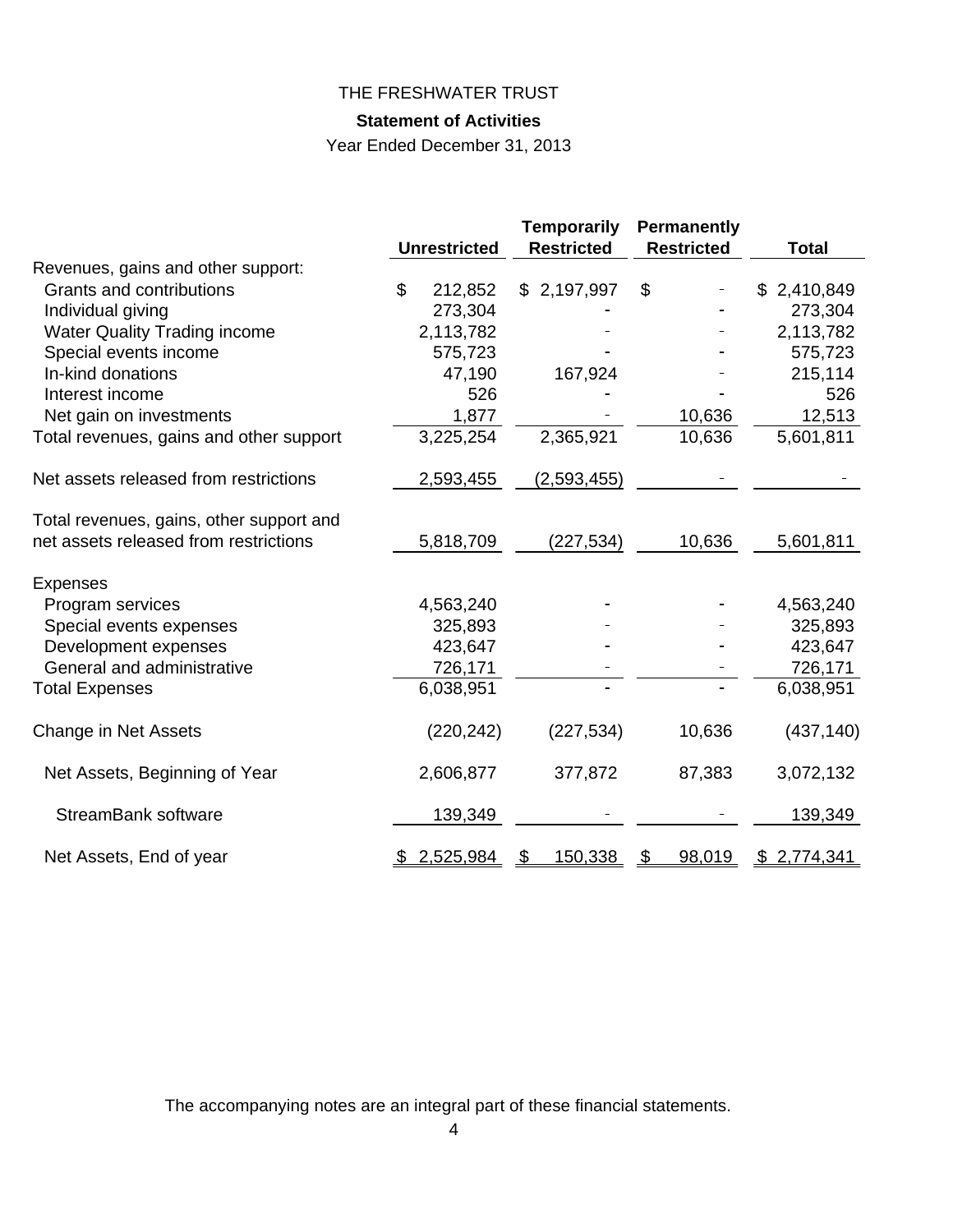#### THE FRESHWATER TRUST

#### **Statement of Activities**

Year Ended December 31, 2012

|                                             | <b>Unrestricted</b> |          | <b>Temporarily</b><br><b>Restricted</b> | <b>Permanently</b><br><b>Restricted</b> | <b>Total</b> |
|---------------------------------------------|---------------------|----------|-----------------------------------------|-----------------------------------------|--------------|
| Revenues, gains and other support:          |                     |          |                                         |                                         |              |
| Grants and contributions                    | \$<br>233,620       |          | \$3,408,546                             | \$                                      | \$3,642,166  |
| Individual giving                           | 453,548             |          |                                         |                                         | 453,548      |
| <b>Water Quality Trading income</b>         | 1,106,333           |          |                                         |                                         | 1,106,333    |
| Special events income                       | 662,924             |          |                                         |                                         | 662,924      |
| In-kind donations                           | 93,450              |          | 539,399                                 |                                         | 632,849      |
| Interest income                             |                     | 506      |                                         |                                         | 506          |
| Net gain on investments                     |                     | 1,463    |                                         | 8,293                                   | 9,756        |
| Loss on asset disposal                      |                     | (5, 455) |                                         |                                         | (5, 455)     |
| Sales and other revenues                    |                     | 528      |                                         |                                         | 528          |
| Total revenues, gains and other support     | 2,546,917           |          | 3,947,945                               | 8,293                                   | 6,503,155    |
| Net assets released from restrictions       | 4,251,280           |          | (4,251,280)                             |                                         |              |
| Total revenues, gains, other support and    |                     |          |                                         |                                         |              |
| net assets released from restrictions       | 6,798,197           |          | (303, 335)                              | 8,293                                   | 6,503,155    |
| <b>Expenses</b>                             |                     |          |                                         |                                         |              |
| Program services                            | 4,967,144           |          |                                         |                                         | 4,967,144    |
| Special events expenses                     | 372,806             |          |                                         |                                         | 372,806      |
| Development expenses                        | 338,624             |          |                                         |                                         | 338,624      |
| General and administrative                  | 470,147             |          |                                         |                                         | 470,147      |
| <b>Total Expenses</b>                       | 6,148,721           |          |                                         |                                         | 6,148,721    |
| Change in Net Assets                        | 649,476             |          | (303, 335)                              | 8,293                                   | 354,434      |
| Net Assets, Beginning of Year               | 1,681,006           |          | 681,207                                 | 79,090                                  | 2,441,303    |
| Assets purchased with restricted donations: |                     |          |                                         |                                         |              |
| <b>StreamBank software</b>                  | 53,403              |          |                                         |                                         | 53,403       |
| Permanent water right interests             | 222,992             |          |                                         |                                         | 222,992      |
| Net Assets, End of year                     | \$2,606,877         |          | $\mathfrak{L}$<br>377,872               | $\mathfrak{L}$<br>87,383                | \$3,072,132  |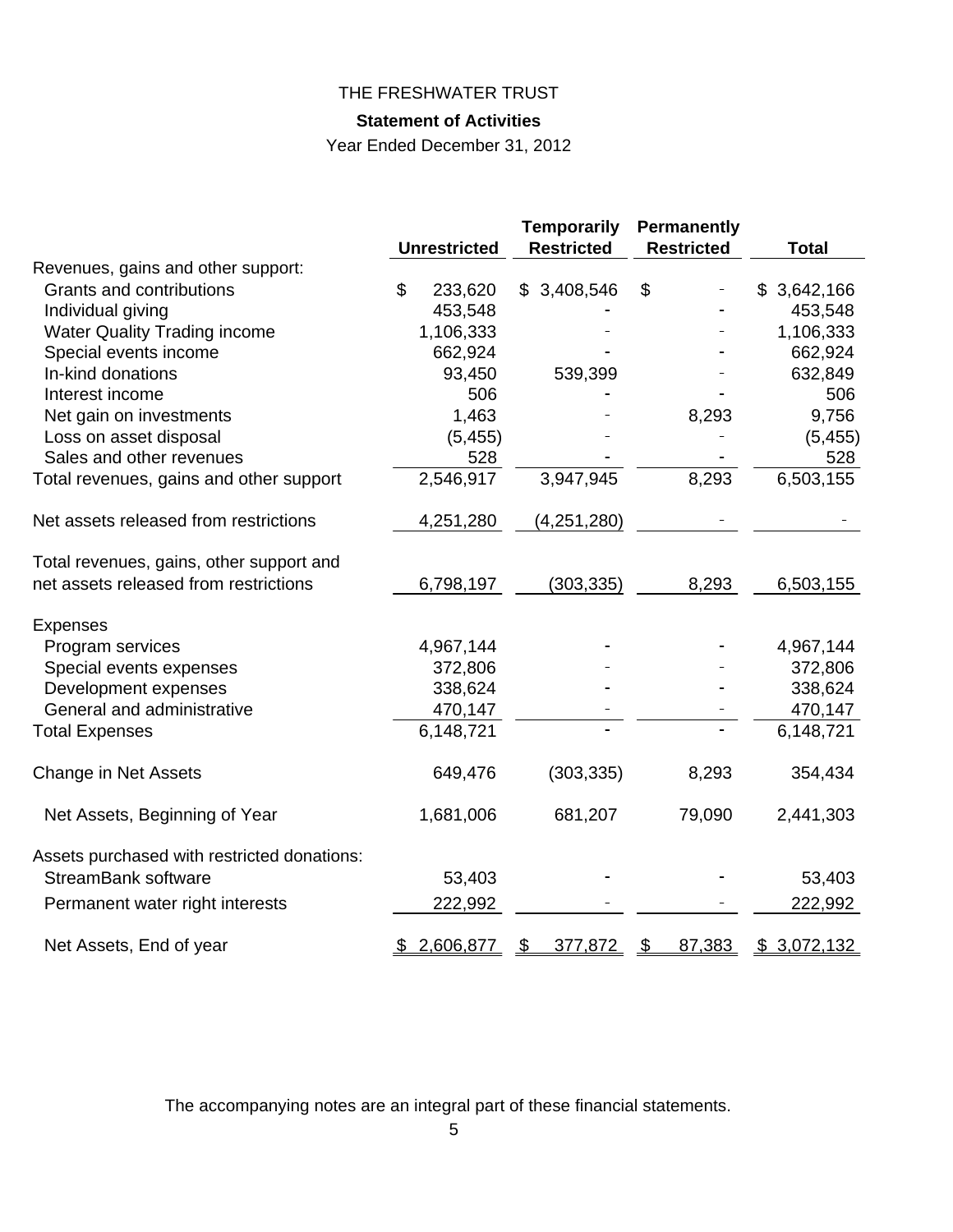#### THE FRESHWATER TRUST **Statement of Functional Expenses** Year Ended December 31, 2013

|                                           | <b>Program Services</b>         |             |                |             | <b>Support Services</b> |               |                             |                   |
|-------------------------------------------|---------------------------------|-------------|----------------|-------------|-------------------------|---------------|-----------------------------|-------------------|
|                                           | <b>Water Quality</b><br>Trading | Flow        | Habitat        | Total       | Special<br>Events       | Development   | General &<br>Administration | Total<br>Expenses |
| Payroll and related costs                 | 1,203,751                       | 287,157     | 445,982<br>\$. | \$1,936,890 | \$<br>66,462            | 317,018<br>\$ | \$<br>552,967               | \$2,873,337       |
| Advertising and promotion                 | 5,283                           | 884         | 903            | 7,070       |                         | 18,245        | 69,216                      | 94,531            |
| <b>Acquisition expenses</b>               |                                 |             |                |             | 212,241                 |               | 577                         | 212,818           |
| Contracted services                       | 574,129                         | 26,614      | 506,465        | 1,107,208   |                         | 5,219         | 3,271                       | 1,115,698         |
| Bank charges                              | 482                             | 210         | 222            | 914         |                         | 2,624         | 185                         | 3,723             |
| Dues and subscriptions                    | 16,351                          | 3,202       | 2,191          | 21,744      |                         | 6,527         | 2,301                       | 30,572            |
| Meeting and education                     | 25,223                          | 5,480       | 12,175         | 42,878      |                         | 2,134         | 1,562                       | 46,574            |
| Insurance                                 | 14,313                          | 6,239       | 6,606          | 27,158      |                         | 4,038         | 5,506                       | 36,702            |
| Interest                                  | 18,517                          |             | 927            | 19,444      |                         |               |                             | 19,444            |
| Licenses, taxes and fees                  | 3,275                           | 413         | 415            | 4,103       |                         | 441           | 346                         | 4,890             |
| <b>Supplies</b>                           | 29,525                          | 8,372       | 8,766          | 46,663      |                         | 2,673         | 4,292                       | 53,628            |
| Gifts and promotion                       | 1,489                           |             | 180            | 1,669       |                         | 9,819         | 4,714                       | 16,202            |
| Telephone                                 | 10,810                          | 3,956       | 4,071          | 18,837      |                         | 2,184         | 2,450                       | 23,471            |
| Postage and shipping                      | 1,639                           | 750         | 673            | 3,062       |                         | 2,239         | 2,601                       | 7,902             |
| <b>Professional services</b>              | 214,973                         | 16,361      | 19,289         | 250,623     |                         | 4,802         | 10,622                      | 266,047           |
| Printing and publishing                   | 6,258                           | 1,108       | 1,437          | 8,803       |                         | 4,075         | 17,629                      | 30,507            |
| Meals and entertainment                   | 15,406                          | 4,653       | 3,386          | 23,445      |                         | 6,344         | 1,844                       | 31,633            |
| Travel                                    | 103,572                         | 38,044      | 18,317         | 159,933     |                         | 10,097        | 2,970                       | 173,000           |
| Equipment and maintenance                 | 9,026                           | 3,590       | 4,819          | 17,435      |                         | 2,896         | 3,386                       | 23,717            |
| Occupancy                                 | 69,230                          | 24,070      | 25,359         | 118,659     |                         | 22,272        | 27,501                      | 168,432           |
| Depreciation and amortization             | 7,515                           | 18,832      |                | 26,347      |                         |               | 12,231                      | 38,578            |
| In-kind donations                         |                                 |             | 167,924        | 167,924     | 47,190                  |               |                             | 215,114           |
| Bad debt                                  |                                 |             |                |             |                         |               |                             |                   |
| Water acquisition fees and lease payments | 1,682                           | 550,749     |                | 552,431     |                         |               |                             | 552,431           |
| <b>Total Expenses</b>                     | 2,332,449                       | \$1,000,684 | \$1,230,107    | \$4,563,240 | 325,893<br>\$           | 423,647<br>\$ | 726,171<br>\$               | \$6,038,951       |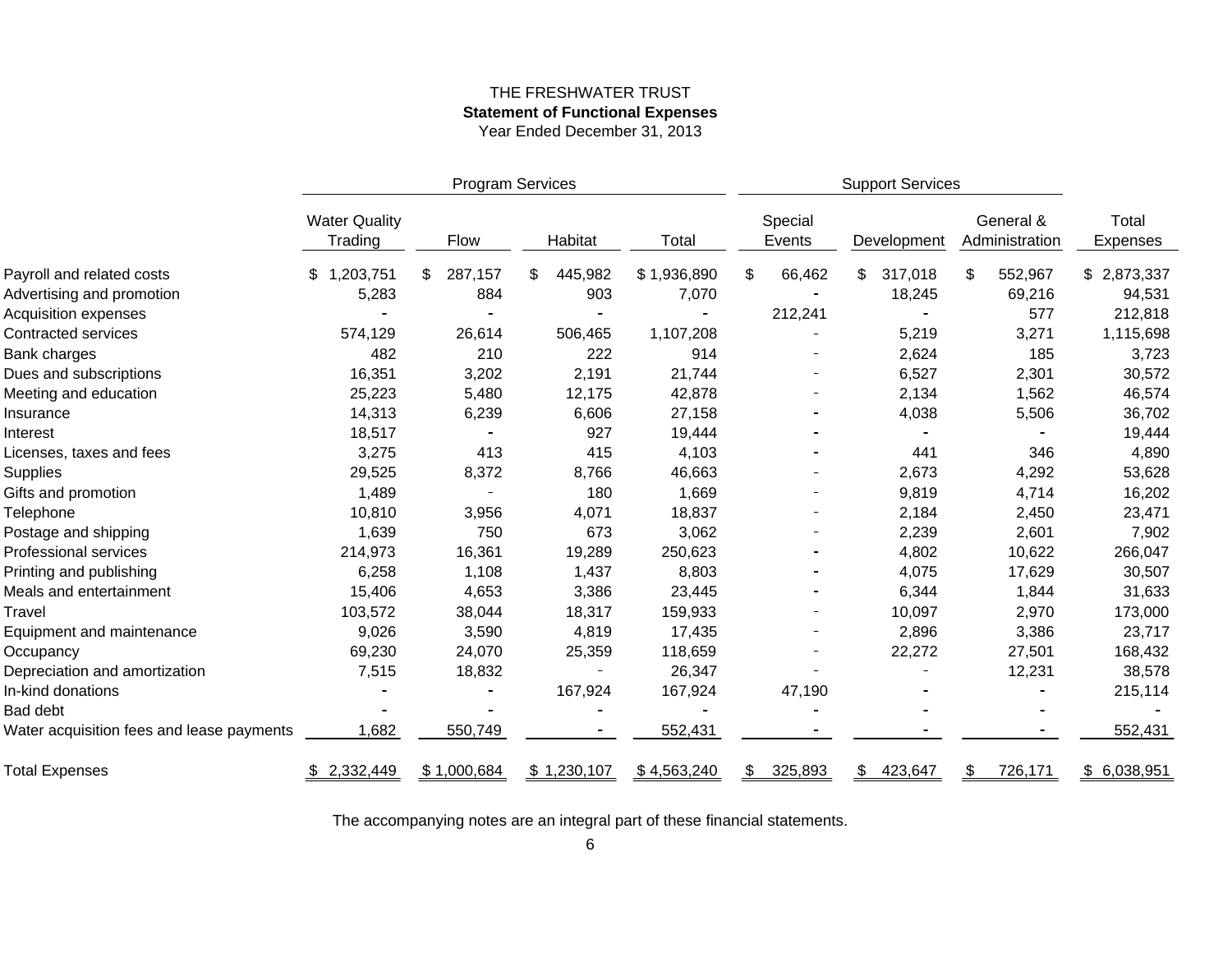#### THE FRESHWATER TRUST **Statement of Functional Expenses** Year Ended December 31, 2012

|                                  | <b>Program Services</b>         |                |             |             | <b>Support Services</b> |               |                             |             |
|----------------------------------|---------------------------------|----------------|-------------|-------------|-------------------------|---------------|-----------------------------|-------------|
|                                  | <b>Water Quality</b><br>Trading | Flow           | Habitat     | Total       | Special<br>Events       | Development   | General &<br>Administration | Expenses    |
| Payroll and related costs        | 704,615                         | 330,956<br>\$. | \$311,318   | \$1,346,889 | 64,611<br>\$            | \$<br>237,635 | \$<br>382,790               | \$2,031,925 |
| Advertising and promotion        | 1,944                           | 1,000          | 90          | 3,034       |                         | 9,262         | 4,072                       | 16,368      |
| Acquisition expenses             |                                 |                |             |             | 216,565                 |               | 584                         | 217,149     |
| <b>Contracted services</b>       | 821,584                         | 20,822         | 987,183     | 1,829,589   |                         | 16,415        | 8,024                       | 1,854,028   |
| Bank charges                     | 482                             | 160            | 106         | 748         |                         | 889           | 281                         | 1,918       |
| Dues and subscriptions           | 4,060                           | 465            | 1,842       | 6,367       |                         | 11,274        | 518                         | 18,159      |
| Meetings and education           | 4,311                           | 924            | 12,924      | 18,159      |                         | 1,478         | 1,341                       | 20,978      |
| Insurance                        | 23,421                          | 1,248          | 864         | 25,533      |                         | 1,631         | 2,111                       | 29,275      |
| Interest                         |                                 |                | 4,603       | 4,603       |                         |               |                             | 4,603       |
| Licenses, taxes and fees         | 915                             | 84             | 363         | 1,362       | 40                      | 184           | 143                         | 1,729       |
| <b>Supplies</b>                  | 13,263                          | 10,818         | 62,965      | 87,046      |                         | 3,612         | 3,896                       | 94,554      |
| Gifts and promotion              | 3,999                           | 627            | 459         | 5,085       |                         | 3,828         | 1,038                       | 9,951       |
| Telephone                        | 11,335                          | 3,311          | 3,210       | 17,856      |                         | 3,540         | 4,569                       | 25,965      |
| Postage and shipping             | 2,289                           | 662            | 493         | 3,444       |                         | 1,575         | 2,075                       | 7,094       |
| Professional services            | 105,901                         | 8,300          | 31,323      | 145,524     |                         | 6,355         | 10,402                      | 162,281     |
| Printing and publishing          | 2,528                           | 536            | 851         | 3,915       |                         | 1,698         | 16,453                      | 22,066      |
| Meals and entertainment          | 11,843                          | 2,608          | 1,881       | 16,332      |                         | 7,474         | 1,105                       | 24,911      |
| Travel                           | 68,503                          | 38,648         | 25,135      | 132,286     |                         | 7,276         | 1,536                       | 141,098     |
| <b>Equipment and maintenance</b> | 10,294                          | 3,355          | 3,778       | 17,427      |                         | 4,465         | 2,047                       | 23,939      |
| Occupancy                        | 49,087                          | 17,913         | 21,069      | 88,069      |                         | 17,033        | 18,430                      | 123,532     |
| Depreciation and amortization    | 5,845                           | 17,167         |             | 23,012      |                         |               | 8,241                       | 31,253      |
| In-kind donations                | 1,369                           |                | 539,399     | 540,768     | 91,590                  |               | 491                         | 632,849     |
| Bad debt                         |                                 |                |             |             |                         | 3,000         |                             | 3,000       |
| Water acquisition fees and       |                                 |                |             |             |                         |               |                             |             |
| lease payments                   | 326                             | 645,515        | 4,255       | 650,096     |                         |               |                             | 650,096     |
| <b>Total Expenses</b>            | \$1,847,914                     | \$1,105,119    | \$2,014,111 | \$4,967,144 | 372,806<br>\$           | \$<br>338,624 | 470,147<br>\$               | \$6,148,721 |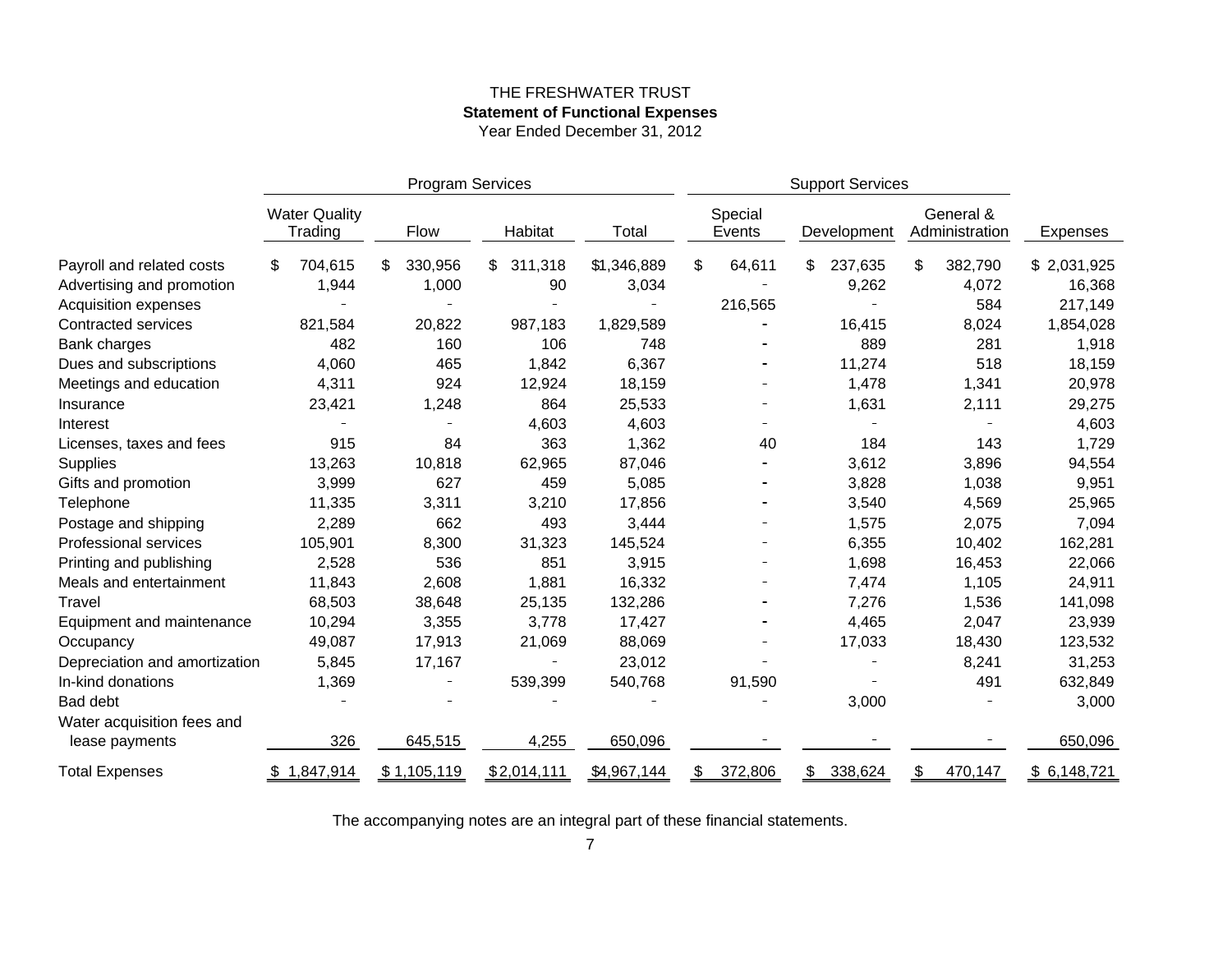#### THE FRESHWATER TRUST

#### **Statements of Cash Flows**

Years Ended December 31, 2013 and 2012

|                                                                                                                                                                         | 2013                                                  | 2012                                            |
|-------------------------------------------------------------------------------------------------------------------------------------------------------------------------|-------------------------------------------------------|-------------------------------------------------|
| Cash Flows from Operating Activities:<br>Increase (decrease) in net assets<br>Adjustments to reconcile change in net assets<br>to net cash used in operating activities | (437, 140)                                            | \$<br>354,434                                   |
| Depreciation and amortization<br>Net unrealized and realized (gain)/loss on investments<br>Net loss on asset dispositions                                               | 38,578<br>(12, 513)                                   | 31,253<br>(9,756)<br>5,455                      |
| (Increase) decrease in current assets:<br>Grants and contributions receivable<br>Prepaid expenses<br>Deposits                                                           | 390,748<br>3,515<br>(6, 347)                          | (1, 133, 687)<br>(27,091)<br>(974)              |
| Increase (decrease) in current liabilities:<br>Accounts payable<br>Accrued interest<br>Accrued expenses<br>Pension obligation<br>Landowner payable<br>Deferred revenue  | (561, 865)<br>14,222<br>15,657<br>8,142<br>(137, 903) | 344,254<br>21,676<br>7,964<br>15,000<br>150,967 |
| Net Cash Used by Operating Activities                                                                                                                                   | (684, 906)                                            | (240, 505)                                      |
| Cash Flows from Investing Activities:<br>Purchases of property and equipment                                                                                            | (39, 938)                                             | (42,081)                                        |
| Net Cash Used by Investing Activities                                                                                                                                   | (39, 938)                                             | (42,081)                                        |
| Cash Flows from Financing Activities<br>Proceeds from loans payable<br>Proceeds from/(payments to) line of credit                                                       | 1,843,045<br>(158, 610)                               | 143,595<br>140,413                              |
| Net Cash Provided by Financing Activities                                                                                                                               | 1,684,435                                             | 284,008                                         |
| Net Increase in Cash                                                                                                                                                    | 959,591                                               | 1,422                                           |
| Cash Balance Beginning of Period                                                                                                                                        | 622,903                                               | 621,481                                         |
| Cash Balance End of Period                                                                                                                                              | 1,582,494                                             | 622,903                                         |
| Supplemental Disclosures of Cash Flow Information                                                                                                                       |                                                       |                                                 |
| Cash paid for loan interest                                                                                                                                             | 5,221<br><u>\$</u>                                    | <u>\$</u><br>4,603                              |
| Noncash Investing and Financing Activities                                                                                                                              |                                                       |                                                 |
| StreamBank software purchased through grant funds received<br>Permanent water rights interests purchased through grand funds received                                   | <u>139,349</u>                                        | 53,403<br>222,992                               |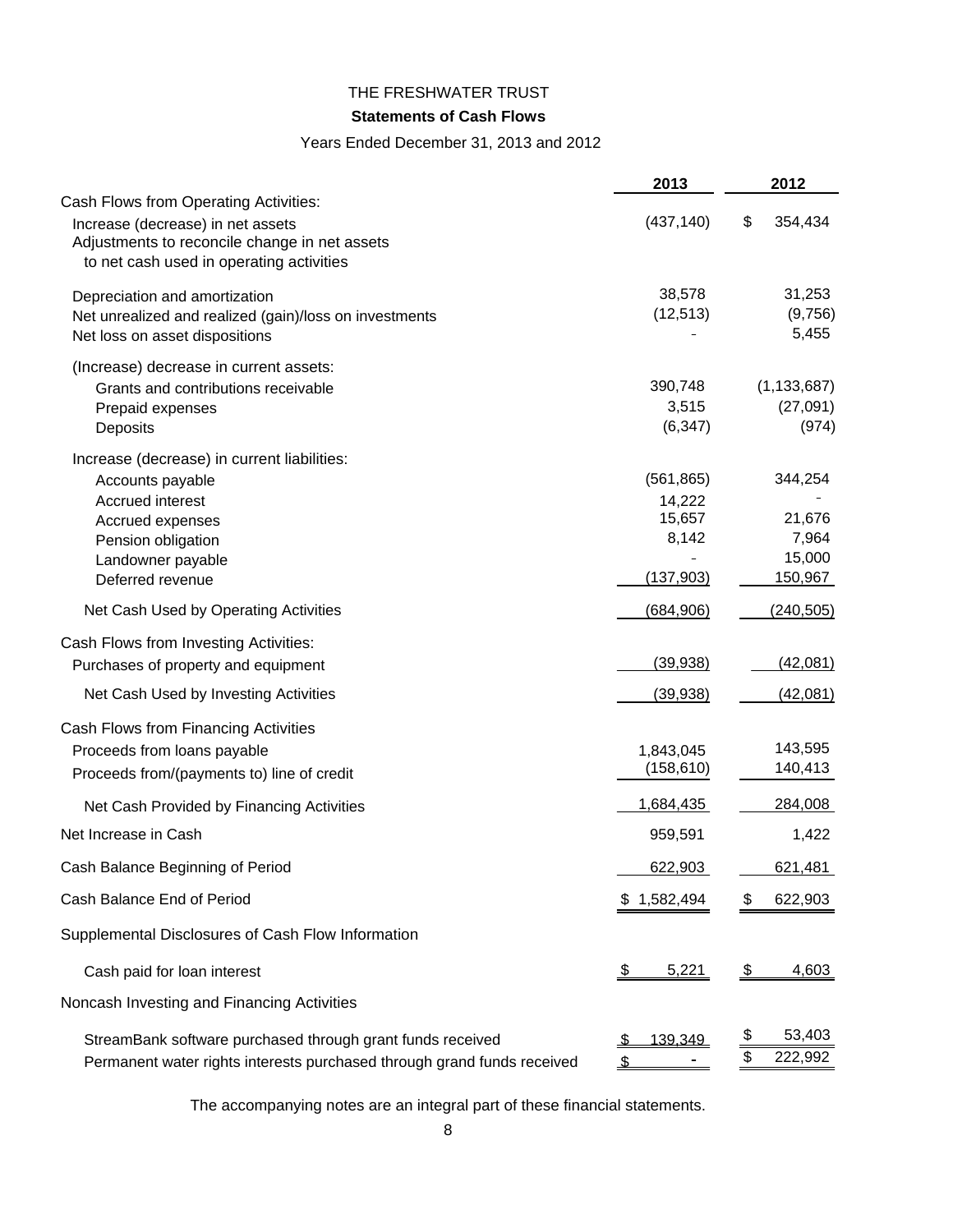For The Years Ended December 31, 2013 and 2012

#### **NOTE 1 - ORGANIZATION**

The Freshwater Trust (the Organization) is an action-oriented 501(c)(3) not-for-profit that restores rivers and streams throughout Oregon. The Freshwater Trust uses cooperative, market-based solutions that benefit rivers, working lands and local communities - from working with landowners to keep more water in streams to streamlining restoration processes to achieve greater pace and scale to improving aquatic habitat using a localized approach.

During the years ended December 31, 2013 and 2012, the Organization incurred program expenses in the following major categories:

**Water Quality Trading** - The Freshwater Trust's water quality trading program allows for regulated entities to achieve regulatory compliance by engaging in restoration actions. By calculating and quantifying how much thermal energy is avoided on a river by planting streamside trees, The Freshwater Trust generates credits that are then purchased by wastewater facilities and power plants to offset their impacts to impaired rivers and streams. The work is done in partnership with agencies, irrigators, regulators and farmers.

**Flow** - The Freshwater Trust restores stream flows by working collaboratively with willing landowners. The Organization uses a variety of cooperative solutions, including financial compensation, technical assistance and expert advice to keep more water in our streams and river - because water quality starts with water quantity.

**Habitat** - The Freshwater Trust actively restores aquatic habitat in Oregon through its Habitat Restoration program. From placing logs instream to create river complexity and planting trees to stabilize streambanks and provide shade to lower water temperature, the Organization advances science-based, ecologically-sound restoration projects to restore habitat function critical to salmon productivity.

#### **NOTE 2 - SUMMARY OF SIGNIFICANT ACCOUNTING POLICIES**

**Basis of Accounting** - The accompanying financial statements have been prepared on the accrual basis of accounting in accordance with accounting principles generally accepted in the United States of America.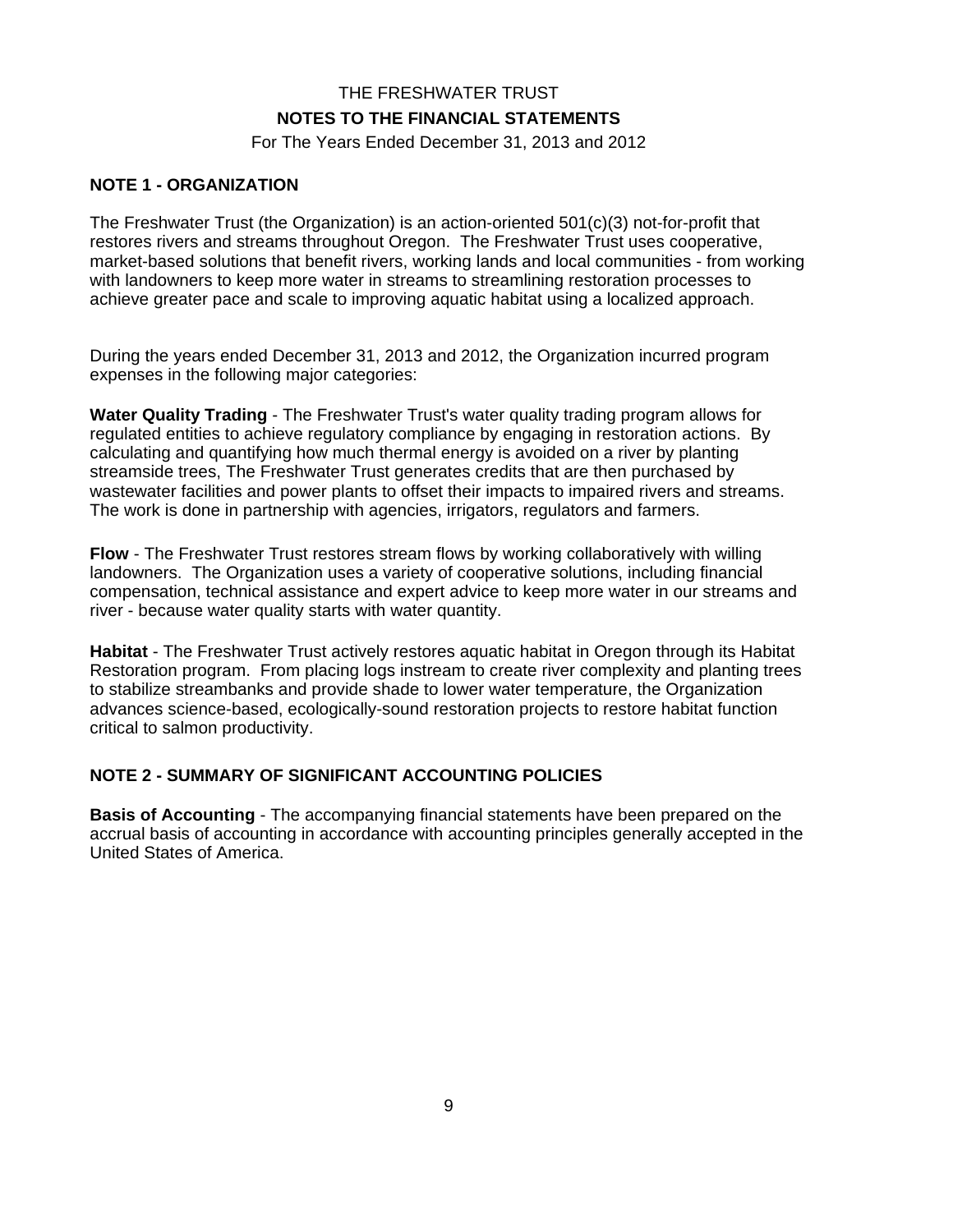For The Years Ended December 31, 2013 and 2012

#### **NOTE 2 - SUMMARY OF SIGNIFICANT ACCOUNTING POLICIES (CONTINUED)**

**Basis of Presentation** - The Organization has adopted the provisions of Financial Accounting Standards Board (FASB) Accounting Standards Codification (ASC) No. 958-605-25 "Revenue Recognition" and FASB ASC No. 958-205 "Presentation of Financial Statements." These provisions establish standards for external financial reporting by not-for-profit organizations and require that resources be classified for accounting and reporting purposes into three net asset categories according to externally (donor) imposed restrictions. A description of the three net asset categories follows:

*Unrestricted net assets* - Net assets not subject to donor-imposed restrictions.

*Temporarily restricted net assets* - Net assets subject to donor-imposed restrictions that will be met either by actions of the Organization and/or the passage of time.

*Permanently restricted net assets* - Net assets restricted by donors to be maintained in perpetuity. Generally, income earned on such funds is unrestricted or temporarily restricted based on donor stipulations.

Expenses are reported as a decrease in unrestricted net assets. Gains and losses on investments and other asset or liabilities are reported as increases or decreases in unrestricted net assets unless their use is restricted by explicit donor stipulations or by law. Expirations of temporary restrictions on net assets (i.e. donor-stipulated purpose has been fulfilled and/or the stipulated time period has elapsed) are reported as net assets released from restrictions.

**Cash Equivalents** - For financial statement purposes, the Organization considers all liquid investments having initial maturities of three months or less to be cash equivalents.

**Contributions** - Contributions, which include unconditional promises to give (pledges), are recognized as revenues in the period received. Conditional promises to give are not recognized until they become unconditional, that is when the conditions on which they depend are substantially met. Contributions of assets other than cash are recorded at their estimated fair market value.

**Contributions of Long-Lived Assets** - Contributions of furniture and equipment without donor stipulations concerning the use of such long-lived assets are reported as revenues of the unrestricted net asset class. Contributions of cash or other assets to be used to acquire furniture and equipment with such donor stipulations are reported as revenues of the temporarily restricted net asset class; the restrictions are considered to be released at the time of acquisition of such long-lived assets.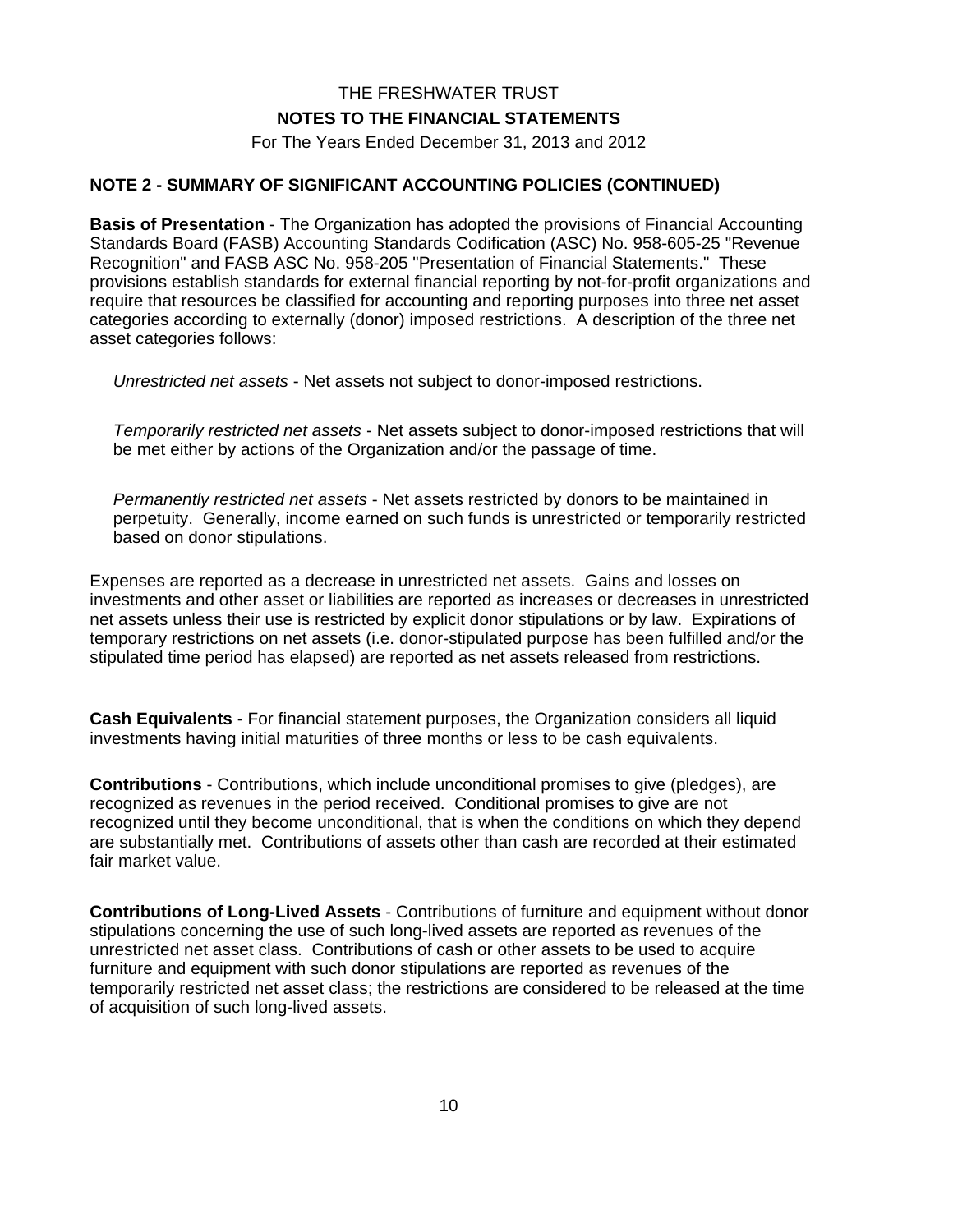For The Years Ended December 31, 2013 and 2012

#### **NOTE 2 - SUMMARY OF SIGNIFICANT ACCOUNTING POLICIES (CONTINUED)**

**Property and Equipment** - Purchased property and equipment is recorded at its cost of acquisition. Donated property is recorded at its estimated fair market value. Property and equipment additions in excess of \$500 are capitalized. Depreciation is provided on a straightline basis over the estimated useful lives of 3 to 7 years.

**Income Taxes** - The Organization is exempt from federal and state income tax under Section 501(c)(3) of the Internal Revenue Code. No provision for income taxes has been made in the accompanying statements.

Accounting principles require management to evaluate tax positions taken by the organization and recognize a tax liability (or asset) if the organization has taken an uncertain position that more than likely than not would not be sustained upon examination by the Internal Revenue Service. Management has analyzed the tax positions taken by the organization, and has concluded that as of December 31, 2013, there are no uncertain positions taken or expected to be taken that would require recognition of a liability (or asset) or disclosure in the financial statements.

The organization is subject to routine audits by taxing jurisdictions; however there are currently no audits for any tax periods in progress. Management believes the organization is no longer subject to income tax examinations for years prior to 2009.

**Investments** - Investments in securities are presented in the financial statements at market value, with the resulting realized and unrealized gains and losses included in the statement of activities. Market value is determined by the quoted market price at the date of the statement of financial position. Security transactions and related expenses are accounted for on a tradedate basis.

**Fair Value of Financial Instruments** - Financial instruments are composed of cash, investments, accounts/grants/pledges receivable, water rights, accounts payable and accrued liabilities, the carrying value of which approximates fair market value.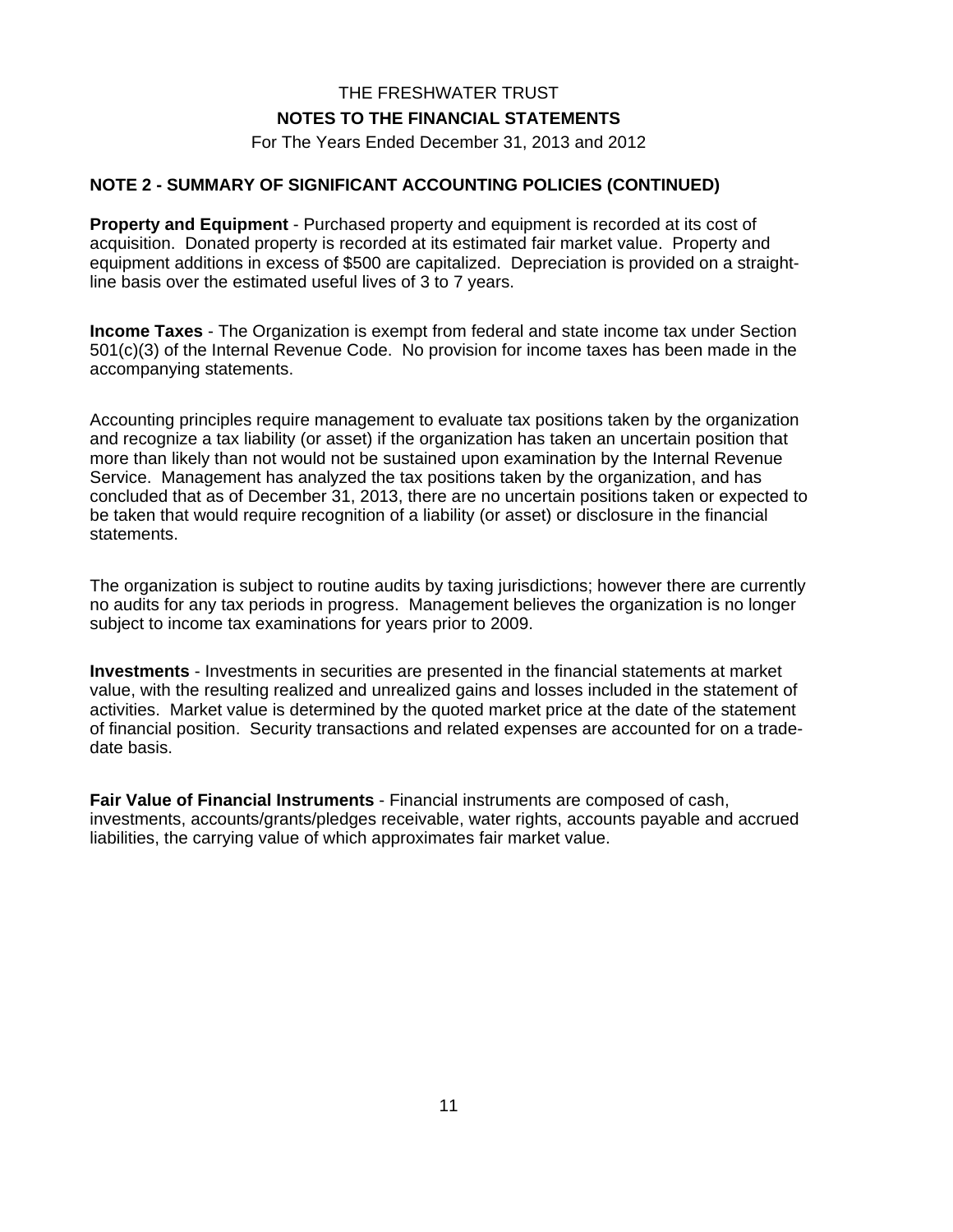For The Years Ended December 31, 2013 and 2012

#### **NOTE 2 - SUMMARY OF SIGNIFICANT ACCOUNTING POLICIES (CONTINUED)**

**Revenue Recognition** - All contributions and grants are considered available for unrestricted use unless specifically restricted by the donor. Service revenues are recognized at the time services are provided and the revenues are earned. Membership payments received from Organization members are considered equivalent to unrestricted contributions and are recognized as revenue when received.

**Software development costs** - Cost to develop software programs to be used solely for internal needs have been accounted for in accordance with the provisions of Financial Accounting Standards Board (FASB) Accounting Standards Codification (ASC) No. 350-40 "Internal -Use Software". Costs incurred during the application development stage for software programs to be used solely for internal needs were capitalized and will be amortized over their useful life once the software is substantially complete and ready for its intended use.

**Use of Estimates** - The preparation of financial statements in conformity with accounting principles generally accepted in the United States of America requires that management make estimates and assumptions that affect the reported amounts of assets and liabilities, the disclosure of contingent assets and liabilities at the date of the financial statements, and the reported amounts of revenues and expenses during the reporting period. Actual results could differ from those estimates.

**Subsequent Events** - Management has evaluated subsequent events through May 28, 2014, the date the financial statements were available to be issued.

#### **NOTE 3 - CONCENTRATION OF CREDIT RISK**

Financial instruments, which potentially expose the Organization to concentrations of credit risk, consist primarily of cash and cash equivalents. Cash is deposited with institutions insured by the Federal Deposit Insurance Corporation (FDIC) and at times during the year exceeded the FDIC limits. At December 31, 2013 and 2012, cash balances exceed federally insured limits by \$767,839 and \$348,286, respectively.

Cash equivalents consist of money market funds that are invested with institutions covered by the Securities Investor Protection Corporation (SIPC). The SIPC insures investments up to \$500,000 with a maximum of \$100,000 in cash. At December 31, 2013 and 2012, the Organization's uninsured money market balance totaled \$400,021 and \$0, respectively.

The Organization has not experienced any losses in such accounts and believes it is not exposed to any significant credit risk on cash and cash equivalents.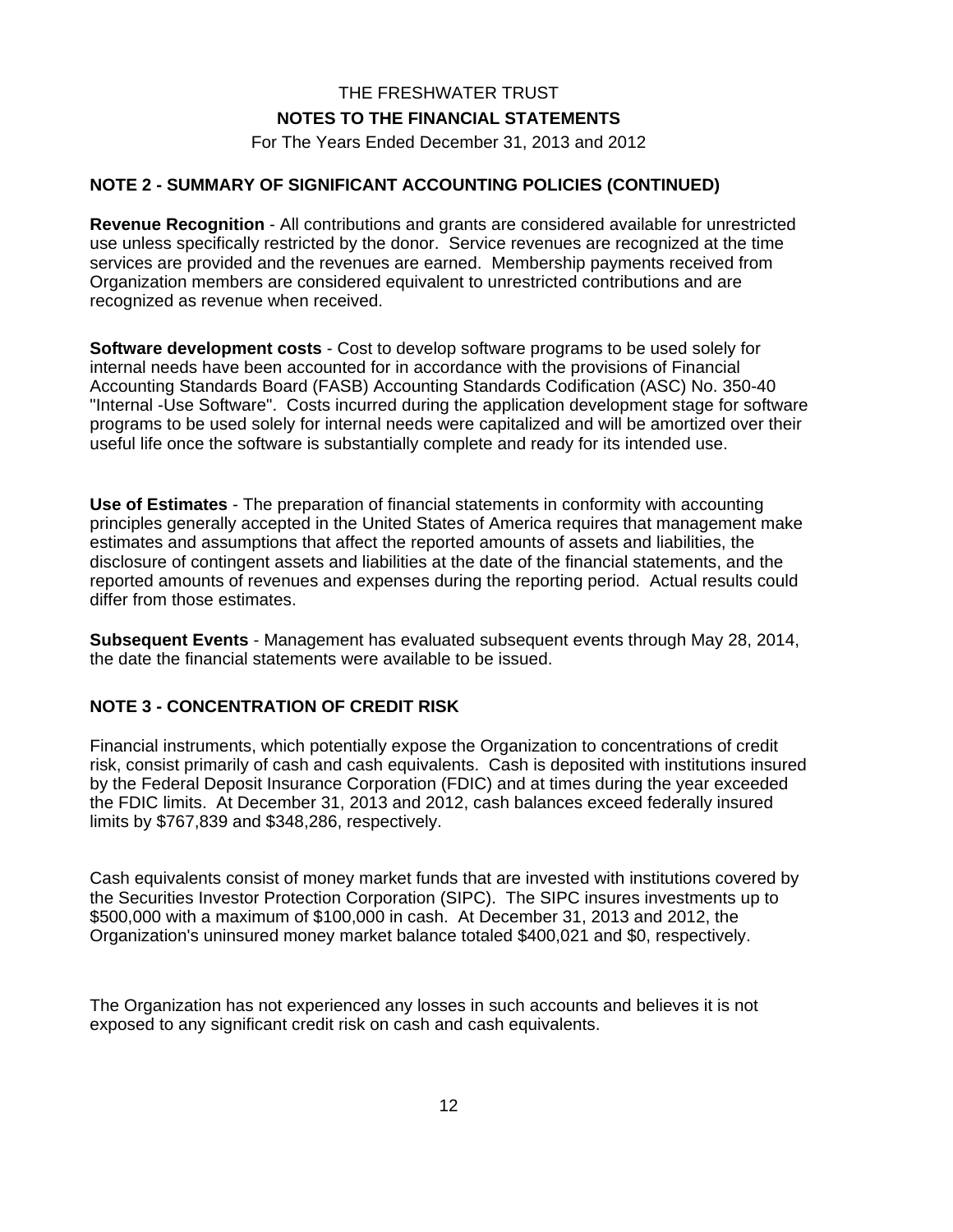For The Years Ended December 31, 2013 and 2012

#### **NOTE 4 - INVESTMENT IN PERPETUAL TRUST**

In 1996 the Organization established the Oregon Trout Endowment Fund at the Oregon Community Foundation (the Foundation). The Organization intends to grow the balance of this fund to \$100,000 before beginning to draw on investment income and appreciation. At December 31, 2013 and 2012, the fair value of the assets in this fund totaled \$116,380 and \$103,867, respectively. As a component fund of the Foundation, the fund is invested and managed by the foundation and only investment income and appreciation will be made available to The Freshwater Trust in the future.

#### **NOTE 5 - FAIR VALUE MEASUREMENTS**

Financial Accounting Standards Board (FASB) Accounting Standards Codification (ASC) No. 820-10 "Fair Value Measurements", establishes a framework for measuring fair value. That framework provides a fair value hierarchy that prioritizes the inputs to valuation techniques used to measure fair value. The hierarchy gives the highest priority to unadjusted quoted prices in active markets for identical assets or liabilities (level 1 measurements) and the lowest priority to unobservable inputs (level 3 measurements). The three levels of the fair value hierarchy under FASB ASC No. 820-10 are described below:

| Level 1 | Inputs to the valuation methodology are unadjusted<br>quoted prices for identical assets or liabilities in active<br>markets that the Organization has the ability to access. |
|---------|-------------------------------------------------------------------------------------------------------------------------------------------------------------------------------|
| Level 2 | Inputs to the valuation method include:                                                                                                                                       |
|         | $\star$<br>Quoted prices for similar assets or liabilities<br>in active markets;                                                                                              |
|         | *<br>Quoted prices for identical or similar assets<br>or liabilities in inactive markets;                                                                                     |
|         | *<br>Inputs other than quoted prices that are<br>observable for the asset or liability;                                                                                       |
|         | $\star$<br>Inputs that are derived principally from or<br>corroborated by observable market data by<br>correlation or other means.                                            |
|         | If the asset or liability has a specified (contractual term),<br>the Level 2 input must be observable for substantially the<br>full term of the asset or liability.           |
| Level 3 | Inputs to the valuation methodology are unobservable and<br>significant to the fair value measurement.                                                                        |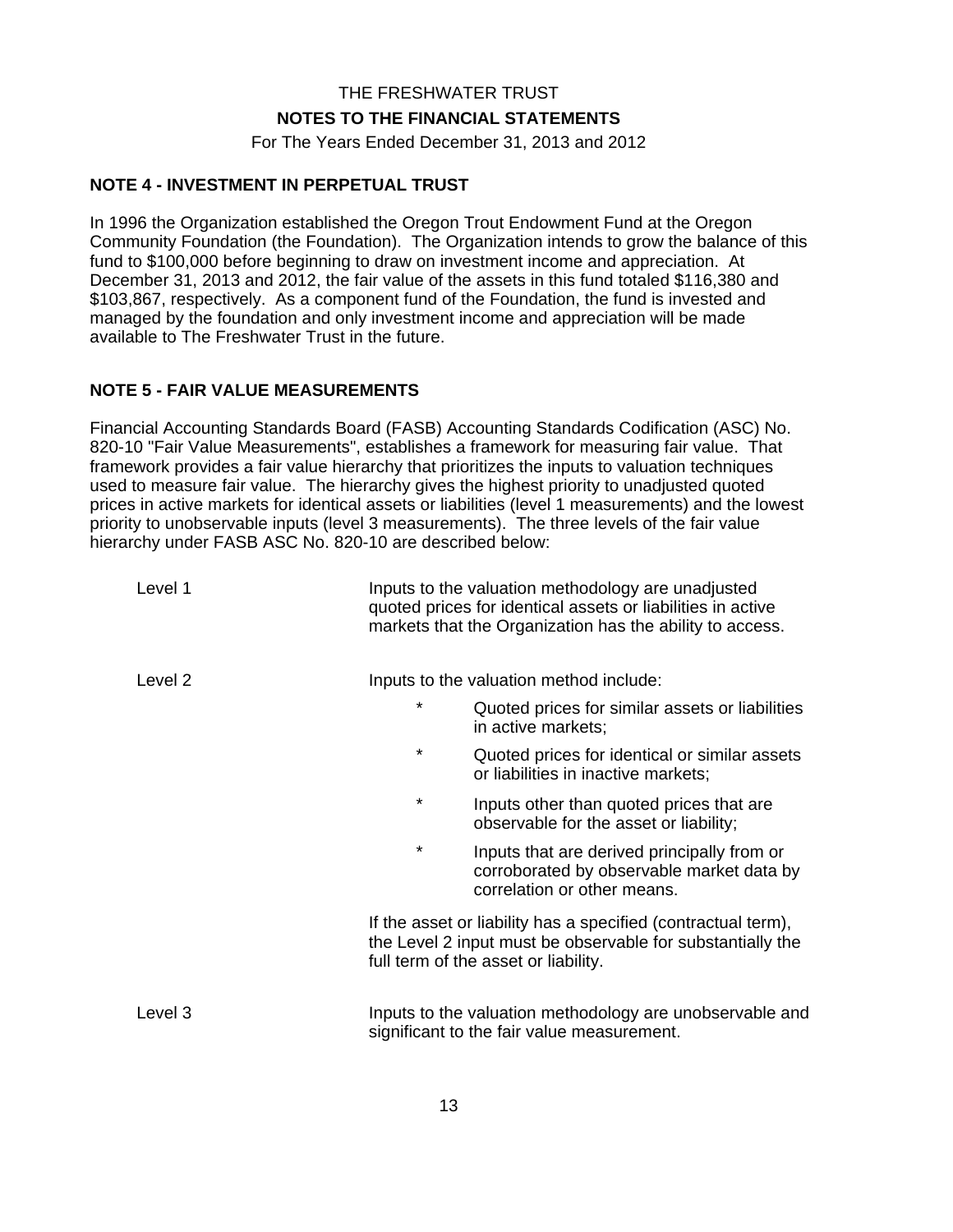For The Years Ended December 31, 2013 and 2012

#### **NOTE 5 - FAIR VALUE MEASUREMENTS (CONTINUED)**

The asset's or liability's fair value measurement level within the fair value hierarchy is based on the lowest level of any input that is significant to the fair value measurement. Valuation techniques used need to maximize the use of observable inputs and minimize the use of unobservable inputs.

Following is a description of the valuation methodologies used for assets measured at fair value.

As described in Note 4, the Organization maintains an endowment fund with the Oregon Community Foundation. The beneficial interest held at the Foundation was determined by the Foundation based upon the Organization's allocable share in the market value of the underlying investments made by the Foundation as reported to the Foundation by a third-party trustee from published market quotes.

The methods described above may produce a fair value calculation that may not be indicative of net realizable value or reflective of future fair values. Furthermore, while Management believes its valuation methods are appropriate and consistent, the use of different methodologies or assumptions to determine the fair value of certain financial instruments could result in a different fair value measurement at the reporting date.

|                                    | Assets at Fair Value as of December 31, 2013 |         |                 |         |  |  |  |  |  |
|------------------------------------|----------------------------------------------|---------|-----------------|---------|--|--|--|--|--|
|                                    | Level 1                                      | Level 2 | Level 3         | Total   |  |  |  |  |  |
| Beneficial interest held by others | -                                            | -       | 116.380         | 116.380 |  |  |  |  |  |
| Total assets at fair value         |                                              |         | $S = 5$ 116.380 | 116.380 |  |  |  |  |  |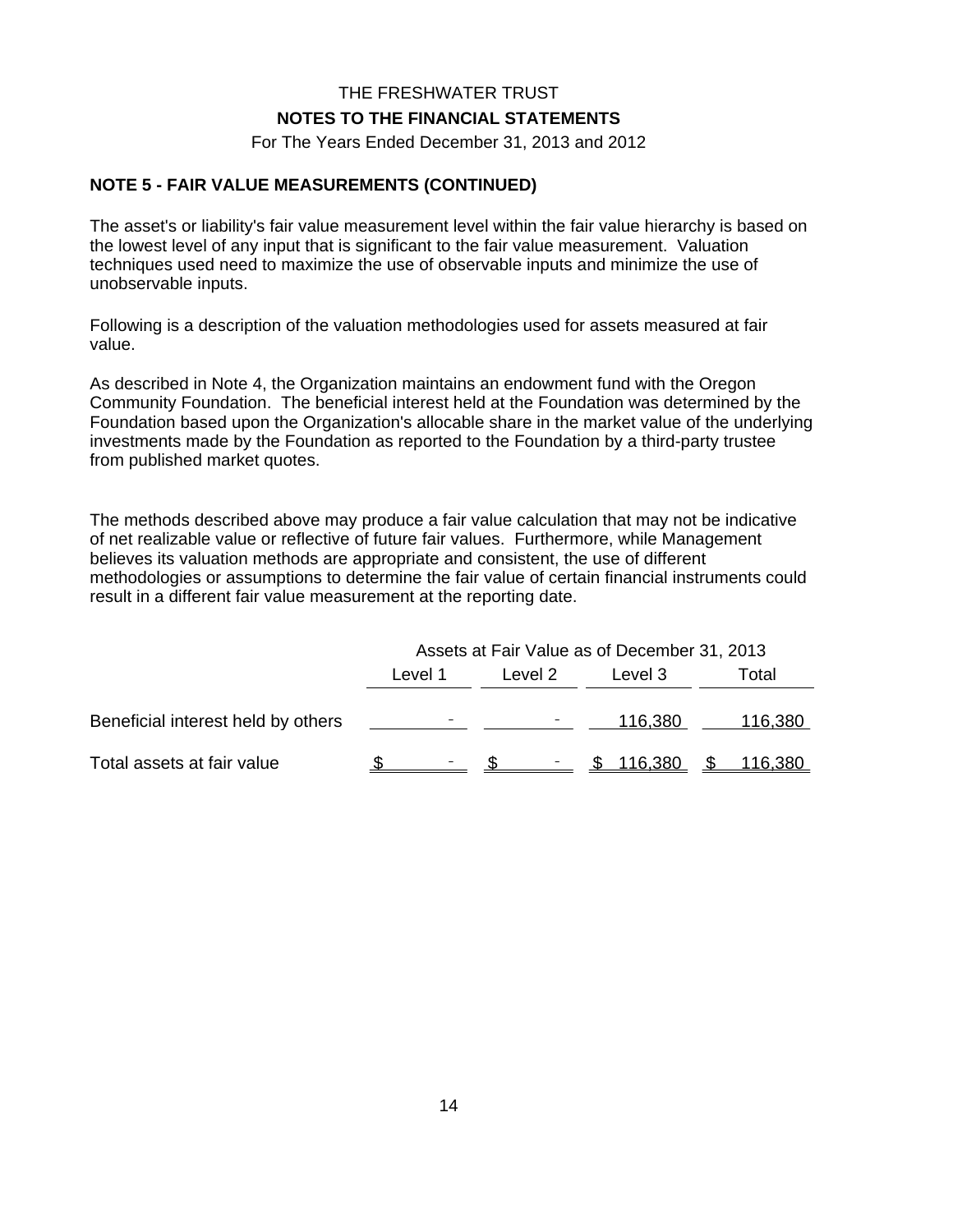For The Years Ended December 31, 2013 and 2012

## **NOTE 5 - FAIR VALUE MEASUREMENTS (CONTINUED)**

|                                    | Assets at Fair Value as of December 31, 2012 |                              |  |         |  |                                                |  |                |  |
|------------------------------------|----------------------------------------------|------------------------------|--|---------|--|------------------------------------------------|--|----------------|--|
|                                    | Level 1                                      |                              |  | Level 2 |  | Level 3                                        |  | Total          |  |
| Beneficial interest held by others |                                              | $\qquad \qquad \blacksquare$ |  | -       |  | 103.867                                        |  | 103.867        |  |
| Total assets at fair value         |                                              |                              |  |         |  | $\frac{1}{\sqrt{2}}$ \$ $\frac{103.867}{5}$ \$ |  | <u>103.867</u> |  |

The table below sets forth a summary of changes in the fair value of the Organization's level 3 assets for the year ended December 31, 2013:

|                                   | Level 3                  |
|-----------------------------------|--------------------------|
|                                   | Endowment<br>Investments |
| Balance, beginning of year        | 103,867                  |
| Realized gains/(losses)           | 3,879                    |
| Unrealized gains/(losses)         | 8,268                    |
| Investment income, net of expense | 366                      |
| Balance, end of year              | 116,380                  |

#### **NOTE 6 - PROPERTY AND EQUIPMENT**

Property and equipment consist of the following:

|                                                   | 2013              | 2012                   |
|---------------------------------------------------|-------------------|------------------------|
| Furniture and equipment<br>Leasehold improvements | 131,105<br>39,326 | \$<br>93,747<br>36,746 |
|                                                   | 170,431           | 130,493                |
| Less: accumulated depreciation and amortization   | (102, 037)        | (70, 974)              |
| Net property and equipment                        | 68.394            | <u>59,519</u>          |

Depreciation and amortization expense for the years ended December 31, 2013 and 2012 was \$38,578 and \$31,253, respectively.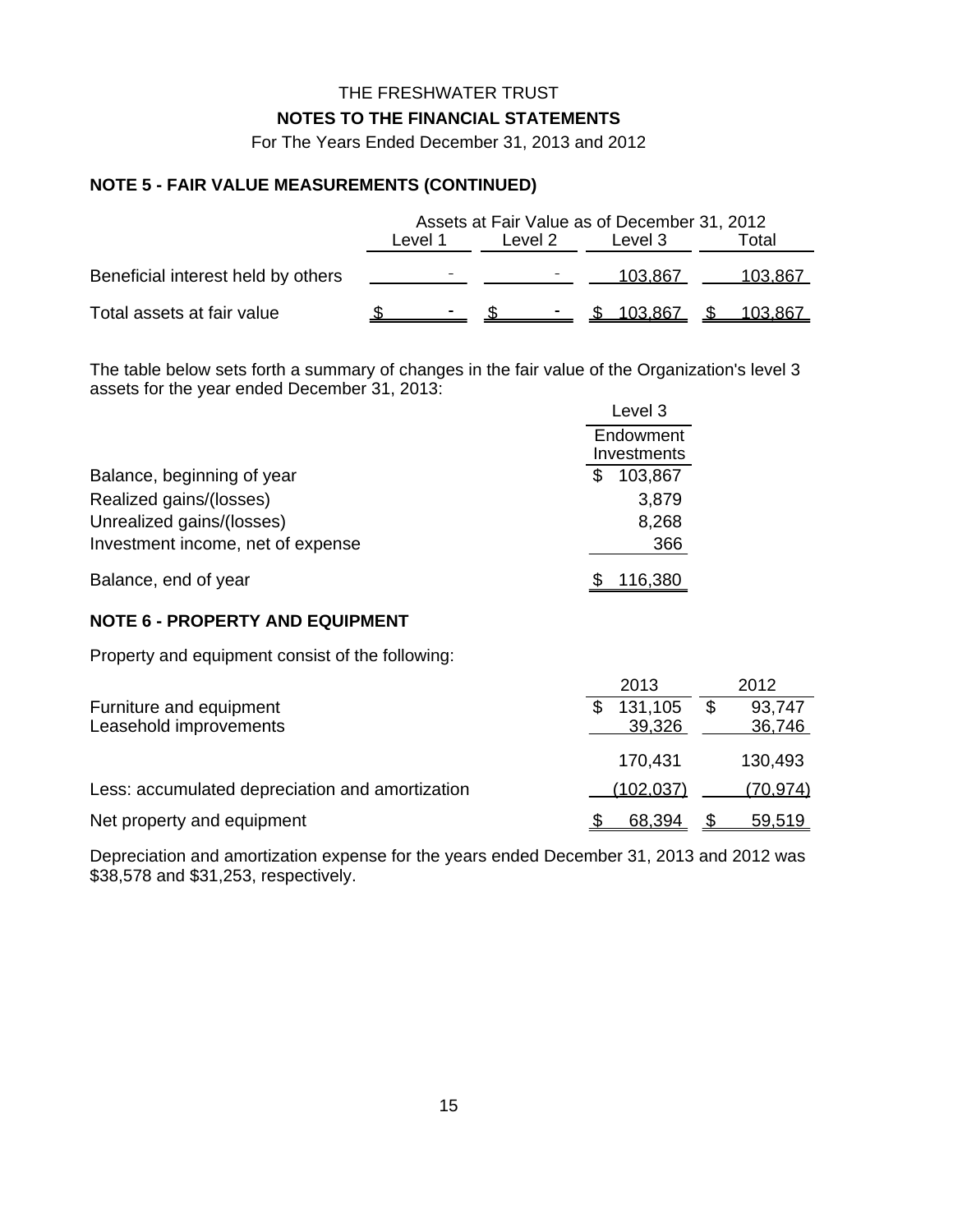For The Years Ended December 31, 2013 and 2012

#### **NOTE 7 - LINES OF CREDIT**

On July 29, 2011, the Organization renewed a \$600,000 line of credit with Wells Fargo Bank to support the organization's working capital. Interest is charged at the greater of the bank's prime rate plus 1.5% or the floor rate of 5.0%. As of December 31, 2013 and 2012, the outstanding balance on the line of credit was \$56,606 and \$215,216 respectively.

On June 28, 2012, the Organization signed a \$860,405 non-revolving line of credit agreement with Craft3 to support the Organization's water quality trading program. The term of the loan is 16 months with full payout at maturity on or before September 30, 2013. Interest is charged at 6.0%. As of December 31, 2013 and 2012, the outstanding balance on the line of credit was \$0 and \$156,955, respectively. Loan fees of \$13,360 are being amortized over the term of the loan.

#### **NOTE 8 - LONG TERM DEBT**

On March 1, 2013, the Organization signed a \$5,000,000 credit agreement with The David and Lucile Packard Foundation, The Gordon and Betty Moore Foundation, and The Kresge Foundation to support the Organization's water quality trading program. An initial advance of \$2,000,000 was made on the closing date. A second advance of \$2,000,000 will be available no later than June 1, 2014, provided the Organization satisfies certain conditions. The third and final advance of \$1,000,000 will be available no later than September 1, 2015, provided the Organization satisfies certain conditions.

The Organization shall pay interest on the unpaid principal amount, to the extent funded, through the date that the entire principal amount of the loan has been repaid in full, at an interest rate equal to 1% per annum, simple interest. Accrued interest at December 31, 2013 was \$14,222.

Principal payments will be made on or before each April 30 and October 31 prior to the maturity date of January 31, 2020. Principal payments will commence on April 30, 2016. Principal payments will be based upon the number of temperature and nutrient credits sold by the Organization during the period prior to January 31, 2016, and thereafter, during each six-month period ending on July 31 or January 31 prior to the maturity date.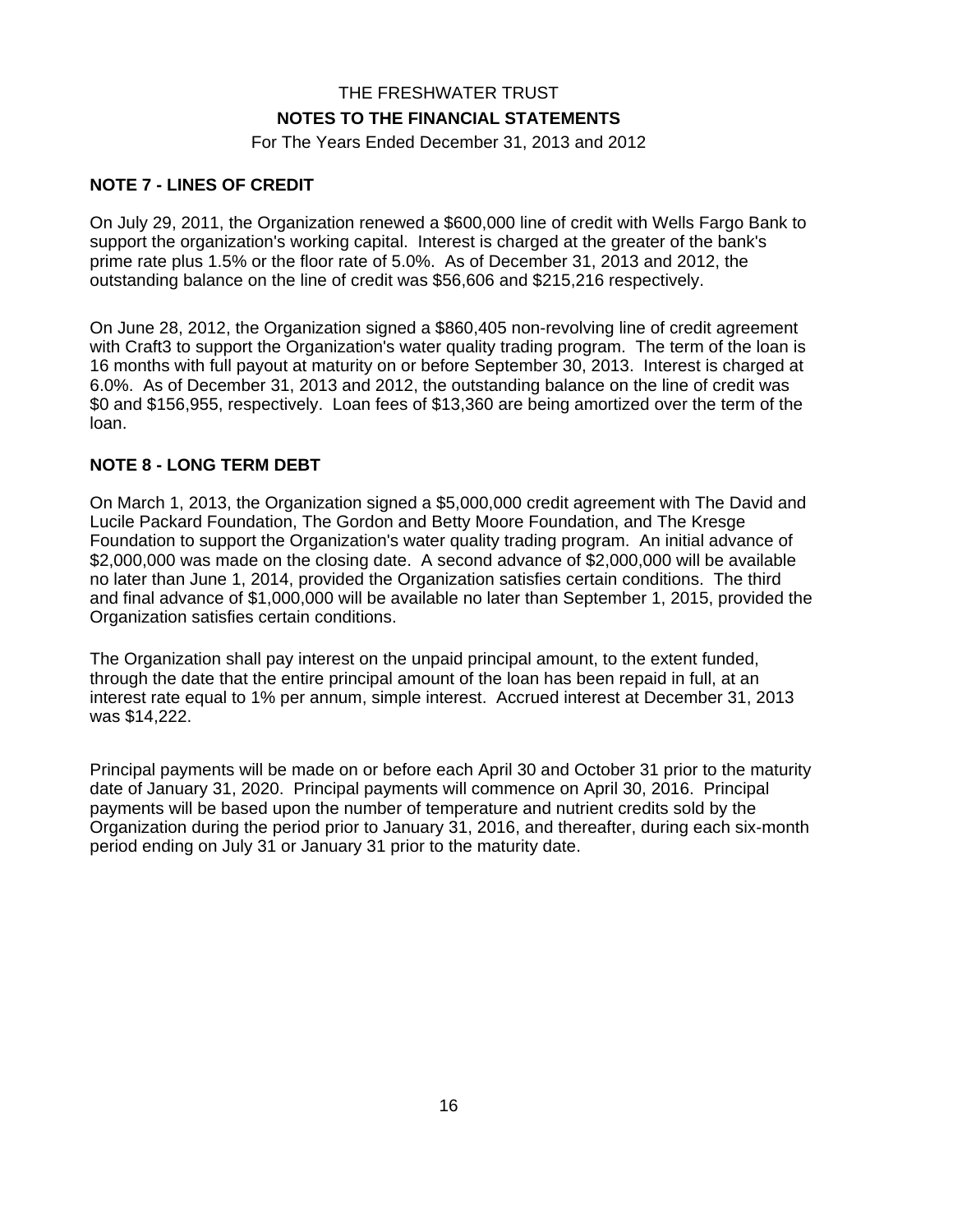For The Years Ended December 31, 2013 and 2012

#### **NOTE 9 - TEMPORARILY AND PERMANENTLY RESTRICTED NET ASSETS**

Temporarily restricted net assets consist of the following:

|                                                | 2013      | 2012                  |
|------------------------------------------------|-----------|-----------------------|
| Habitat programs                               |           | $$150,338$ $$377,872$ |
| <b>Total Temporarily Restricted Net Assets</b> | \$150,338 | \$377,872             |

The Endowment Fund was established for the purpose of providing investment revenues to support wild fish conservation programs in perpetuity. Permanently restricted net assets at December 31, 2013 and 2012, consist of investments held within the Oregon Trout Endowment Fund; which is managed by the Oregon Community Foundation.

#### **NOTE 10 - OPERATING LEASE COMMITMENTS**

The Organization leases its primary office facilities under an operating lease, which commenced on December 1, 2005 and expires on September 30, 2021. The lease contains an annual provision to be paid as additional rent to cover the Organization's proportionate share of certain operating expenses. This lease was modified August 25, 2008 (Amendment I) to include office space on the entire second floor in addition to the existing lease of the third floor. This lease was modified again September 26, 2011 (Amendment II) to extend the lease term by 10 years.

The Organization signed a lease for additional office space under an operating lease, which commenced May 20, 2013 and expires on August 31, 2016. The Organization has the option to terminate the lease after one year or two years with early termination fees of \$11,909 at May 1, 2014 and \$6,842 at May 1, 2015.

Occupancy expense for the years ended December 31, 2013 and 2012 was \$168,432 and \$123,532, respectively.

In addition, the Organization leases certain office equipment under lease agreements expiring in 2017. Rental expense paid for equipment leases for the years ended December 31, 2013 and 2012 was \$18,460 and \$18,104, respectively.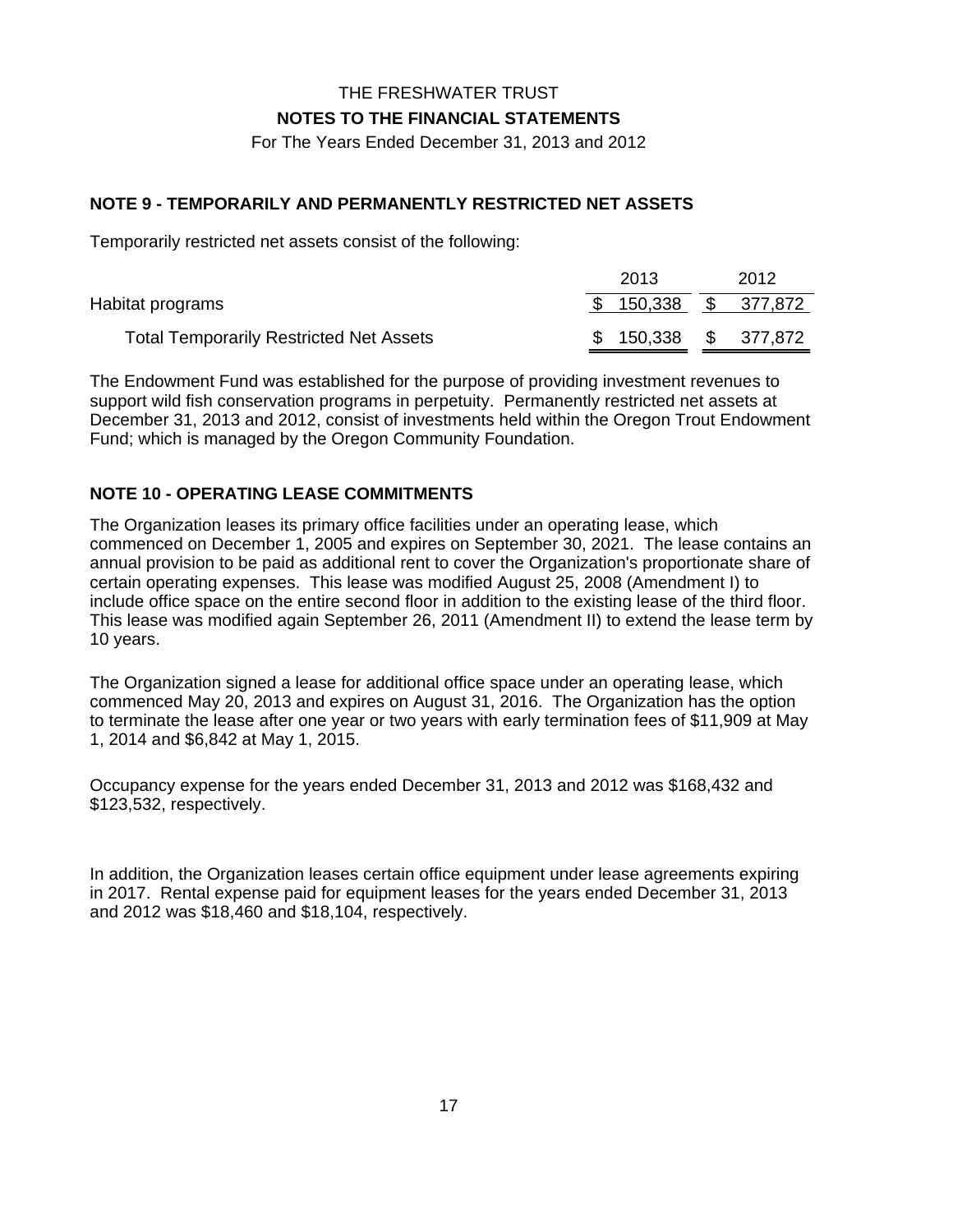For The Years Ended December 31, 2013 and 2012

#### **NOTE 10 - OPERATING LEASE COMMITMENTS (CONTINUED)**

At December 31, 2013, the approximate minimum rental commitments for the above leases are as follows:

Year Ending December 31,

| 2014                | 218,162<br>\$. |
|---------------------|----------------|
| 2015                | 223,291        |
| 2016                | 202,091        |
| 2017                | 175,008        |
| 2018 and thereafter | 400,837        |
| Total               | \$1,219,389    |

#### **NOTE 11 - RELATED PARTY TRANSACTIONS**

Tony Malmberg, an employee of the Organization, entered into a water rights lease transaction during 2011. The water rights lease transaction was completed before Tony joined the Organization as an employee. The water rights lease was consummated in an arms-length transaction and is comparable to other water rights lease transactions entered into during 2011. As an employee, Tony was one of three candidates who applied for the position and secured the job based on his abilities and skill set. The water rights lease agreement extends through the 2013 irrigation season. All payments and conditions continued to be met according to the terms of the agreement.

During 2013, the Organization entered into a water rights lease transaction with Mr. Malmberg. The agreement includes a five year instream lease which was paid up front. It also includes a fifteen year time limited instream transfer. Payment for the fifteen year time limited instream transfer was made subsequent to year end. This amount has been included in the schedule accompanying the water lease transactions footnote below. The agreement was consummated in an arms-length transaction and is comparable to other water rights lease transactions entered into during 2013.

#### **NOTE 12 - RETIREMENT PLANS**

The Organization provides substantially all full-time and certain part-time employees with a Simplified Employees Pension Plan. The Organization's annual contribution to the plan is equal to 5.0% of the eligible annual compensation of each participant. Contributions by the Organization to the plan totaled \$110,800 and \$78,173 and for the years ended December 31, 2013 and 2012.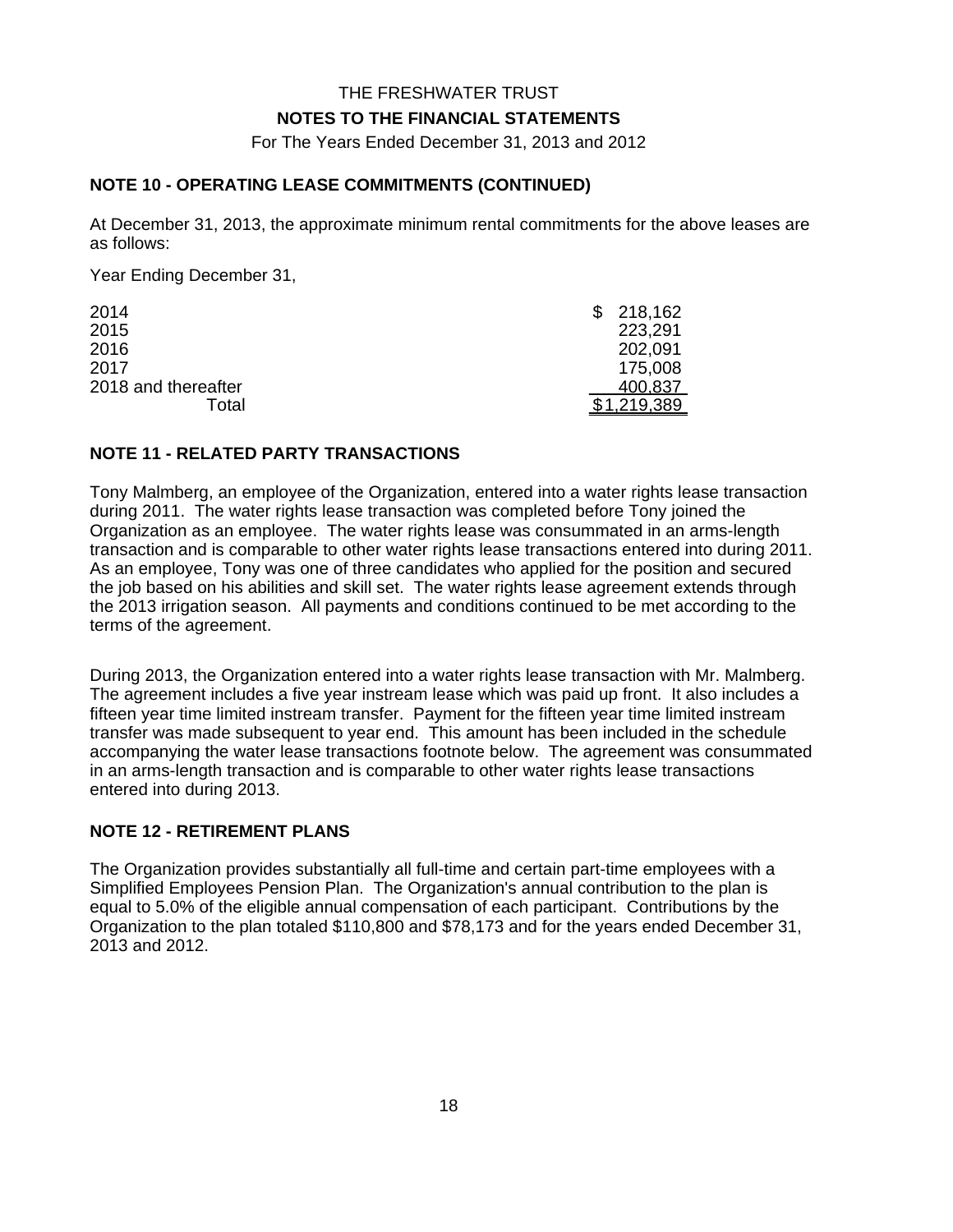For The Years Ended December 31, 2013 and 2012

#### **NOTE 13 - IN-KIND CONTRIBUTIONS**

Contributions of donated services that create or enhance nonfinancial assets or that require specialized skill, are provided by individuals possessing those skills, and would typically need to be purchased if not provided by donation, are recorded at their fair values in the period received. Donations of equipment and materials are recorded where there is an objective basis upon which to value these contributions and where the contributions are an essential part of the Organization's activities.

Contributed goods and professional services valued at \$47,190 and \$91,590 are included in unrestricted contributions, specifically for Special Events for the years ending December 31, 2013 and 2012.

Contributed goods and professional services valued at \$167,924 and \$539,399 are included in unrestricted contributions, specifically for the Habitat Program for the years ending December 31, 2013 and 2012.

#### **NOTE 14 - WATER RIGHTS**

The Organization has acquired title for partial water right interests among several basins in Oregon to preserve in-stream water flows. The water rights are valued based on their original purchase cost. Annually, the Organization assesses the value of the water right interests held to determine if any permanent impairment of value has occurred. If the value of the water rights is determined to be impaired; the carrying value of the water rights would be reduced to their estimated fair value in the period that the impairment has occurred. For the years ended December 31, 2013 and 2012, the Organization has not recognized any impairment losses on the value these water rights.

#### **NOTE 15 - WATER LEASE COMMITMENTS**

The Organization has entered into multiple water rights lease agreements with participating landowners in Oregon with terms ranging from one to fifteen years. Each water right lease agreement is conditioned upon the Organization receiving annual funding from the Columbia Basin Water Transaction Program. In the event that funding is not made available the water right lease terminates and the parties are released from their obligations.

During the year ended December 31, 2013, certain water rights lease agreements were paid two to five years in advance. There are contractual remedies that the Organization can pursue in the event of default by the landowner, which can include repayment of funds received.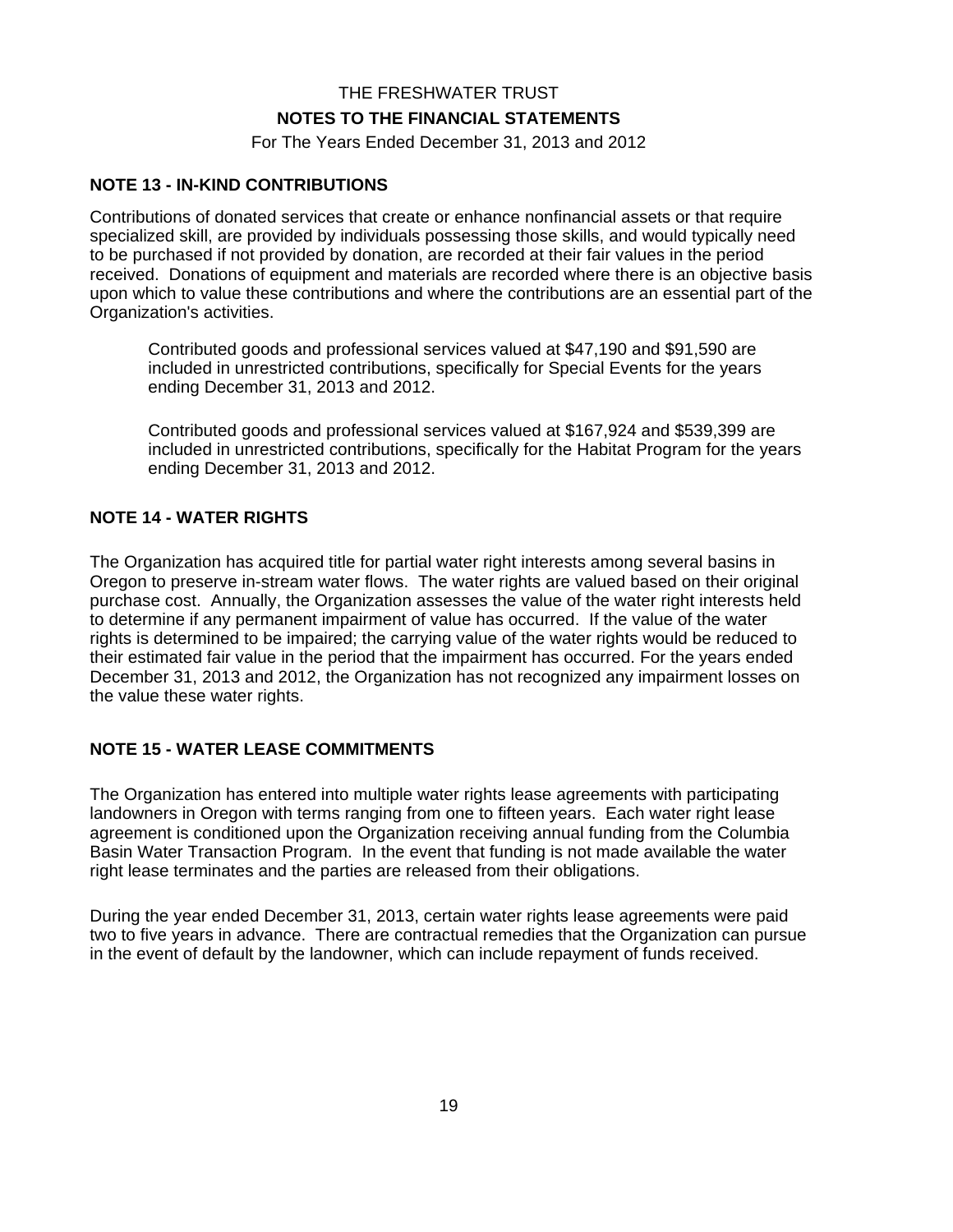For The Years Ended December 31, 2013 and 2012

### **NOTE 15 - WATER LEASE COMMITMENTS (CONTINUED)**

At December 31, 2013. the approximate minimum commitments for the above leases are as follows:

Year Ending December 31:

| 2014                | 452,739 |
|---------------------|---------|
| 2015                | 23,259  |
| 2016                | 22,495  |
| 2017                | 16,643  |
| 2018 and thereafter | 119,284 |
| Total               | 634,420 |

#### **NOTE 16 - ENDOWMENT**

The Organization's endowment consists of one fund established for a variety of purposes. Its endowment includes funds both donor-restricted endowment funds and funds designated by the Board of Directors to function as endowments. As required by GAAP, net assets associated with endowment funds, including funds designated by the Board of Directors to function as endowments, are classified and reported based on the existence or absence of donor-imposed restrictions.

The Board of Directors of The Freshwater Trust has interpreted the Uniform Prudent Management of Institutional Funds Act (UPMIFA) as requiring the preservation of the fair value of the original gift as of the gift date and the donor-restricted funds absent explicit donor stipulations to the contrary. As a result of this interpretation, the Organization classifies as permanently restricted net assets (a) the original gifts donated to the permanent endowment, (b) the original value of subsequent gifts to the permanent endowment, and (c) accumulations to the permanent endowment made in accordance with the direction of the applicable donor gift instrument at the time the accumulation is added to the fund. The remaining portion of the donor-restricted endowment fund that is not classified as permanently restricted net assets is classified as temporarily restricted net assets until those amounts are appropriated for expenditure by the Organization in a manner consistent with the standard of prudence prescribed by UPMIFA. In accordance with UPMIFA, the Organization considers the following factors in making a determination to appropriate or accumulate donor-restricted endowment funds:

- (1) The duration and preservation of the fund
- (2) The purposes of the Organization and the donor-restricted endowment fund
- (3) General economic conditions
- (4) The possible effect of inflation and deflation
- (5) The expected total return from income and the appreciation of investments
- (6) Other resources of the Organization
- (7) The investment policies of the Organization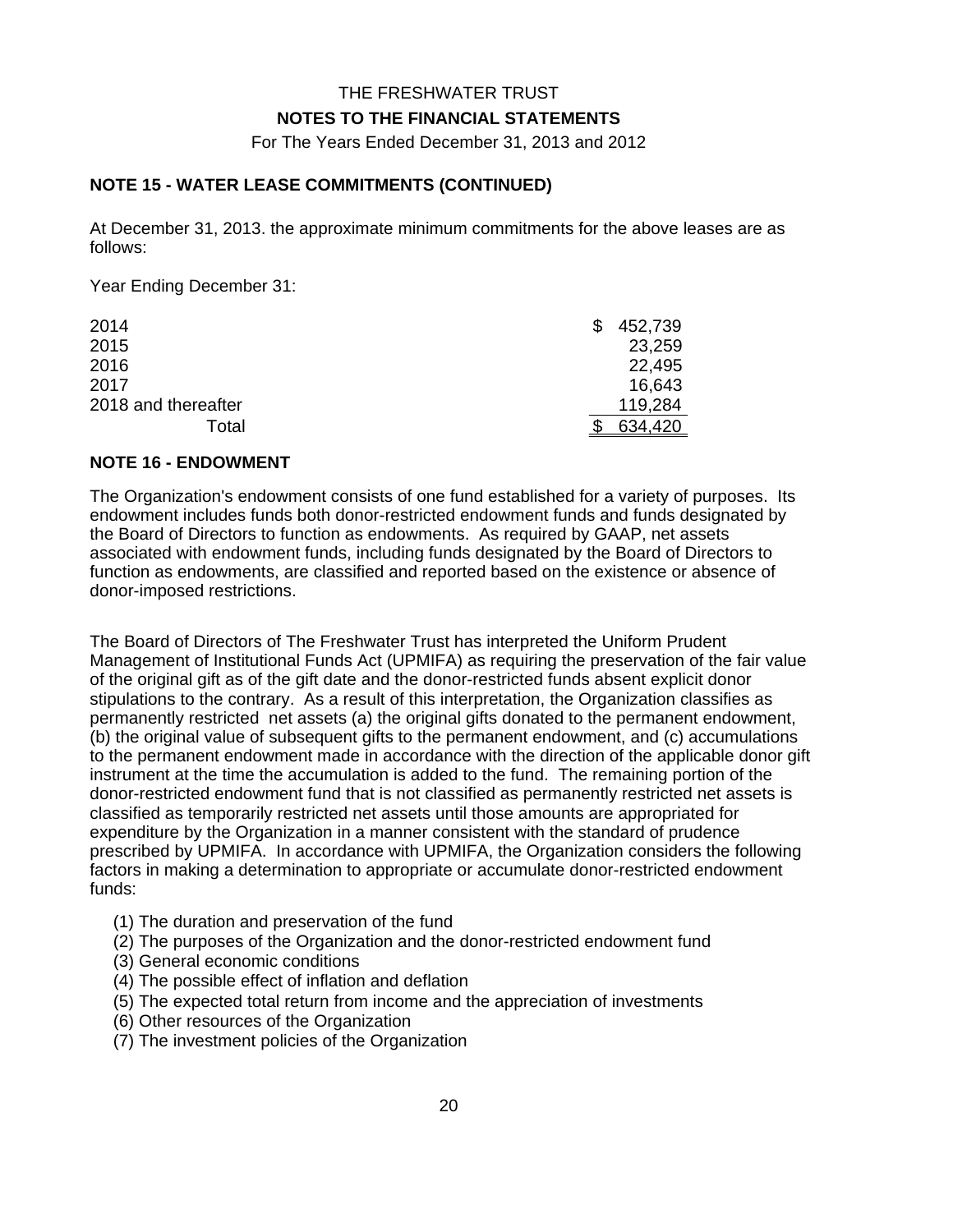For The Years Ended December 31, 2013 and 2012

### **NOTE 16 - ENDOWMENT (CONTINUED)**

Endowment Net Asset Composition by Type of Fund as of December 31, 2013

|                                 | Unrestricted | Restricted |                          | Temporarily Permanently<br>Restricted | Total   |
|---------------------------------|--------------|------------|--------------------------|---------------------------------------|---------|
| Board-designated endowment fund | 18,361       |            | $\overline{\phantom{a}}$ | 98,019                                | 116,380 |
| Total assets at fair value      | 18.361       |            | $\blacksquare$           | 98.019                                | 116.380 |

Endowment Net Asset Composition by Type of Fund as of December 31, 2012

|                                 | Unrestricted | Restricted |                          | Temporarily Permanently<br>Restricted | Total   |
|---------------------------------|--------------|------------|--------------------------|---------------------------------------|---------|
| Board-designated endowment fund | 16,484       |            | $\overline{\phantom{a}}$ | 87,383                                | 103,867 |
| Total assets at fair value      | 16 484       |            |                          | 87.383                                | 103.867 |

Changes in Endowment Net Assets for the year ended December 31, 2013

|                                                             | Unrestricted | Temporarily<br>Restricted | Permanently<br>Restricted | Total          |
|-------------------------------------------------------------|--------------|---------------------------|---------------------------|----------------|
| Endowment net assets,<br>beginning of year                  | \$<br>16,484 |                           | 87,383                    | \$<br>103,867  |
| Investment return:<br>Investment income<br>Net appreciation | 55           |                           | 311                       | 366            |
| (realized and unrealized)                                   | 1,822        |                           | 10,325                    | 12,147         |
| Endowment net assets,<br>end of year                        | 18.361       |                           | <u>98.019</u>             | <u> 16.380</u> |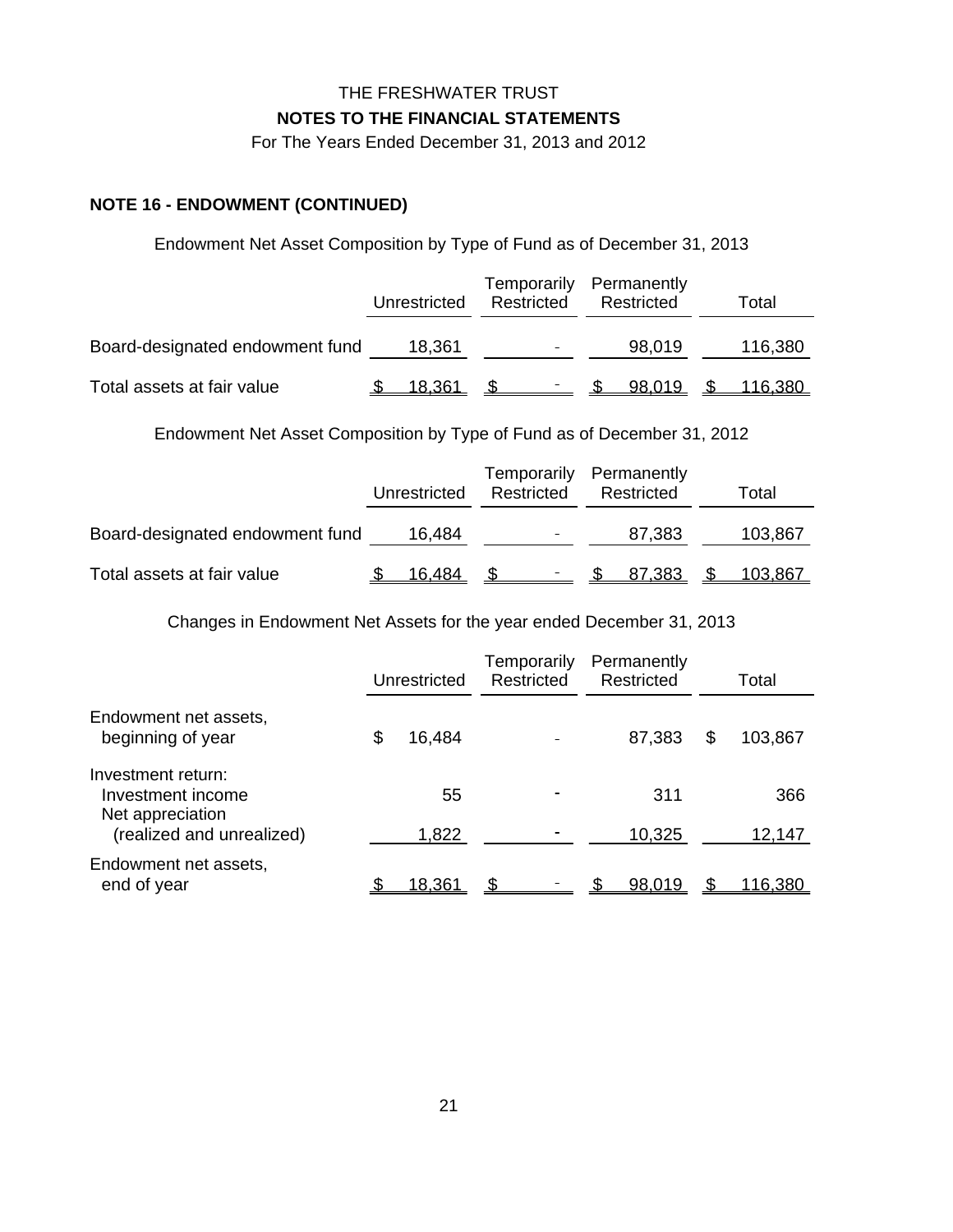For The Years Ended December 31, 2013 and 2012

## **NOTE 17 - RECLASSIFICATIONS**

Certain prior year amounts have been reclassified to conform to the current year presentation.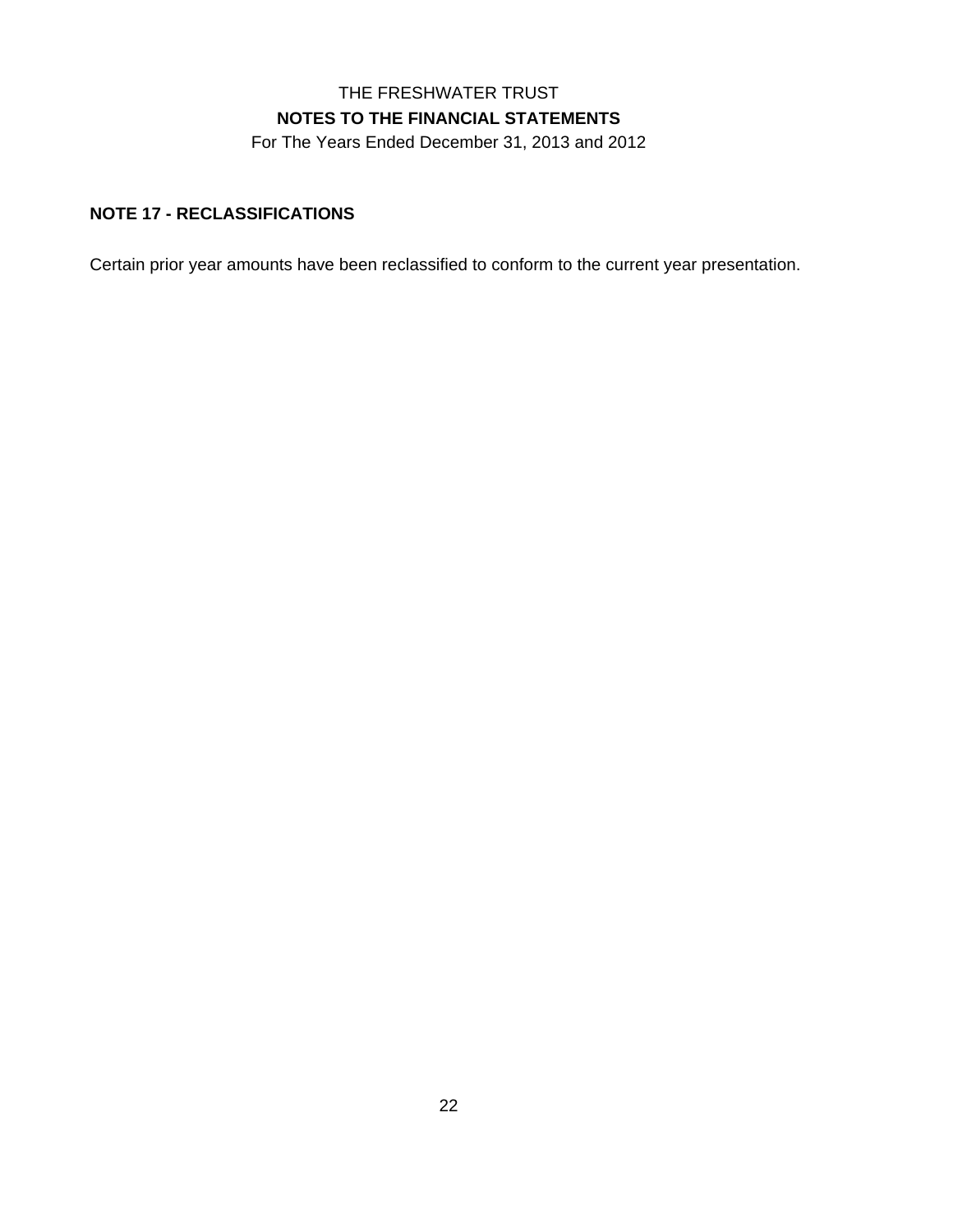### THE FRESHWATER TRUST**Schedule of Expenditures of Federal Awards** Year ended December 31, 2013

**Federal Agency Pass Through Agency Federal Program Title CFDA NumberGrant Identification Number Expenditures** National Fish & Wildlife Foundation CBWTP Flow Restoration in the Columbia Basin 00029462 0201.12.033738 \$ 142,529 National Fish & Wildlife Foundation CBWTP Flow Restoration in the Accord Basin 00029462 0201.12.033740 89.262 National Fish & Wildlife Foundation CBWTP Flow Restoration in the Columbia Basin 00029462 0201.13.039727 38,505 National Fish & Wildlife Foundation CBWTP Flow Restoration in the Accord Basin 00029462 0201.13.039728 24,969 National Fish & Wildlife Foundation CBWTP Water Lease Payments - Columbia Basin 00029462 0201.12.036793 221,866 National Fish & Wildlife Foundation CBWTP Water Lease Payments - Accord Basin 00029462 0201.12.036795 288,427 National Fish & Wildlife Foundation CBWTP Water Lease Payments - Columbia Basin 00029462 0201.14.041234 30,132 National Fish & Wildlife Foundation CBWTP Water Lease Payments - Accord Basin 00029462 0201.14.041235 802 Total National Fish and Wildlife Foundation 836,492 National Fish & Wildlife Foundation **BLM** Salmon River Habitat Restoration 15.231 0901.12.0313230 49,800 Total National Fish and Wildlife Foundationn and the contract of the contract of the contract of the contract of the contract of the contract of the contract of the contract of the contract of the contract of the contract of the contract of the contract of the con Bureau of Land Management **Salmon River Habitat Restoration** 15.234 L13AC00128 33,750 Bureau of Land Management 15.234 L08AC13825 52,057 Bureau of Land Management **Salmon River Habitat Restoration** 15.234 L11AC20158 46,573 Total Bureau of Land Management 132,380 EcoTrust **Non-Allian Strutter Accommendation** N/A 1210-E-OR\_NJV 24,991 Total EcoTrust 24,991 The Nature Conservancy **NOAA** Salmon River Habitat Restoration N/A GMT-TFT-070111 27,064 Total The Nature Conservancy 27,064

See accompanying notes and accountant's report.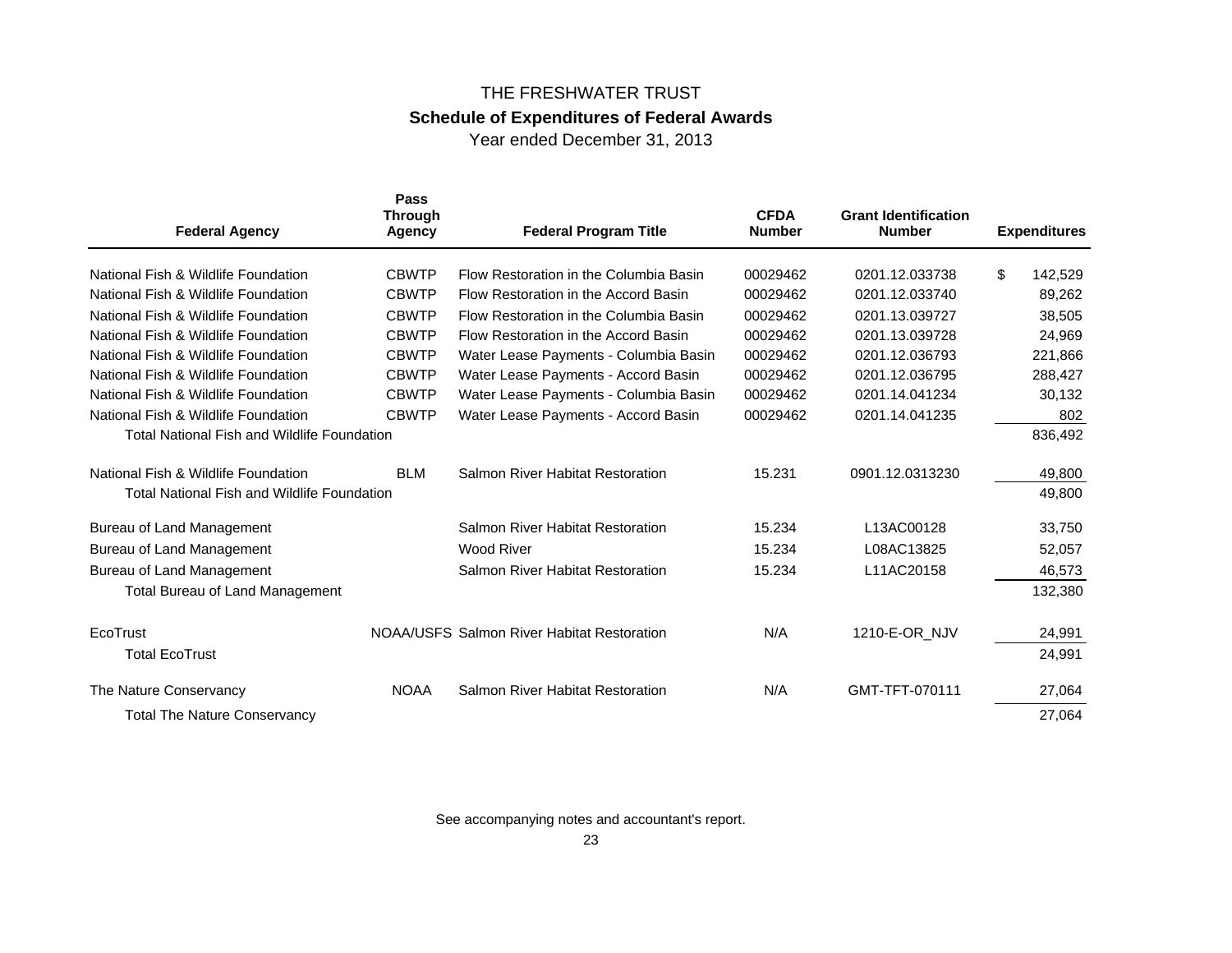## THE FRESHWATER TRUST**Schedule of Expenditures of Federal Awards** Year ended December 31, 2013

| <b>Federal Agency</b>                                                                           | Pass<br><b>Through</b><br>Agency | <b>Federal Program Title</b>         | <b>CFDA</b><br><b>Number</b> | <b>Grant Identification</b><br><b>Number</b> | <b>Expenditures</b> |
|-------------------------------------------------------------------------------------------------|----------------------------------|--------------------------------------|------------------------------|----------------------------------------------|---------------------|
| National Resources Conservation Service<br><b>Total National Resources Conservation Service</b> |                                  | NW Environmental Markets Initiative  | 10.912                       | 69-3A75-11-181                               | 280,518<br>280,518  |
| Bureau of Reclamation<br>Total U.S. Forest Service                                              |                                  | Rogue River Basin Restoration        | 15.517                       | R13AC13011                                   | 27,374<br>27,374    |
| <b>Fish America Foundation</b><br><b>Total Fish America Foundation</b>                          |                                  | NOAA Rudio Creek Habitat Restoration | N/A                          | FAF-12003                                    | 57,004<br>57,004    |
| <b>Total Expenditures Federal Awards</b>                                                        |                                  |                                      |                              |                                              | 1,435,623           |

See accompanying notes and accountant's report.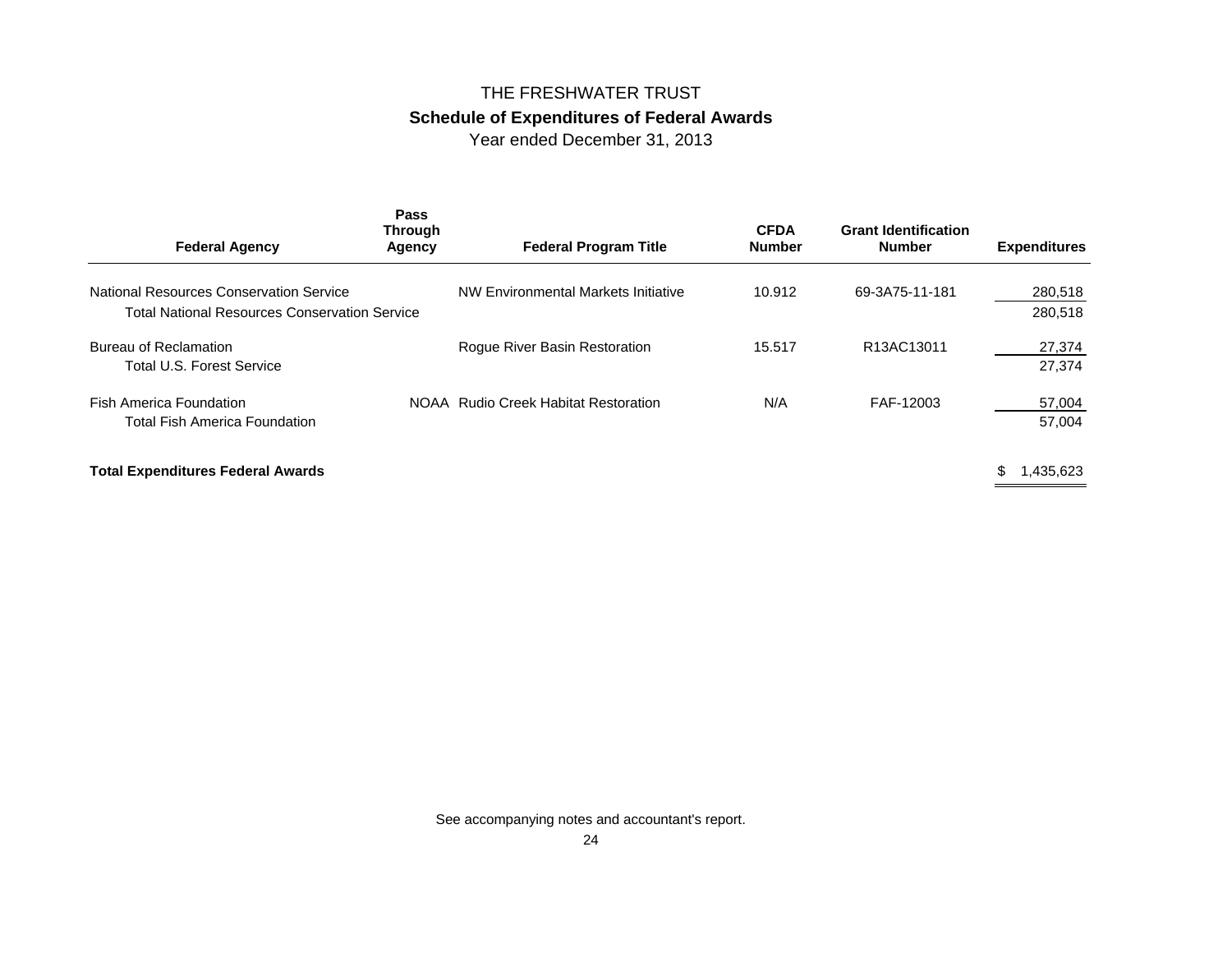### **NOTE 1 - BASIS OF PRESENTATION**

The accompanying schedule of expenditures of federal awards includes the federal grant activity of The Freshwater Trust and is presented on the accrual basis of accounting. The information in this schedule is presented in accordance with the requirements of OMB Circular A-133, *Audits of States, Local Governments and Non-profit Organizations.*

| Total expenditures of federal awards<br>Non federal expenditures | 1,435,623<br>4,603,328 |
|------------------------------------------------------------------|------------------------|
| Total expenses per Statement of Activities                       | 6.038.951              |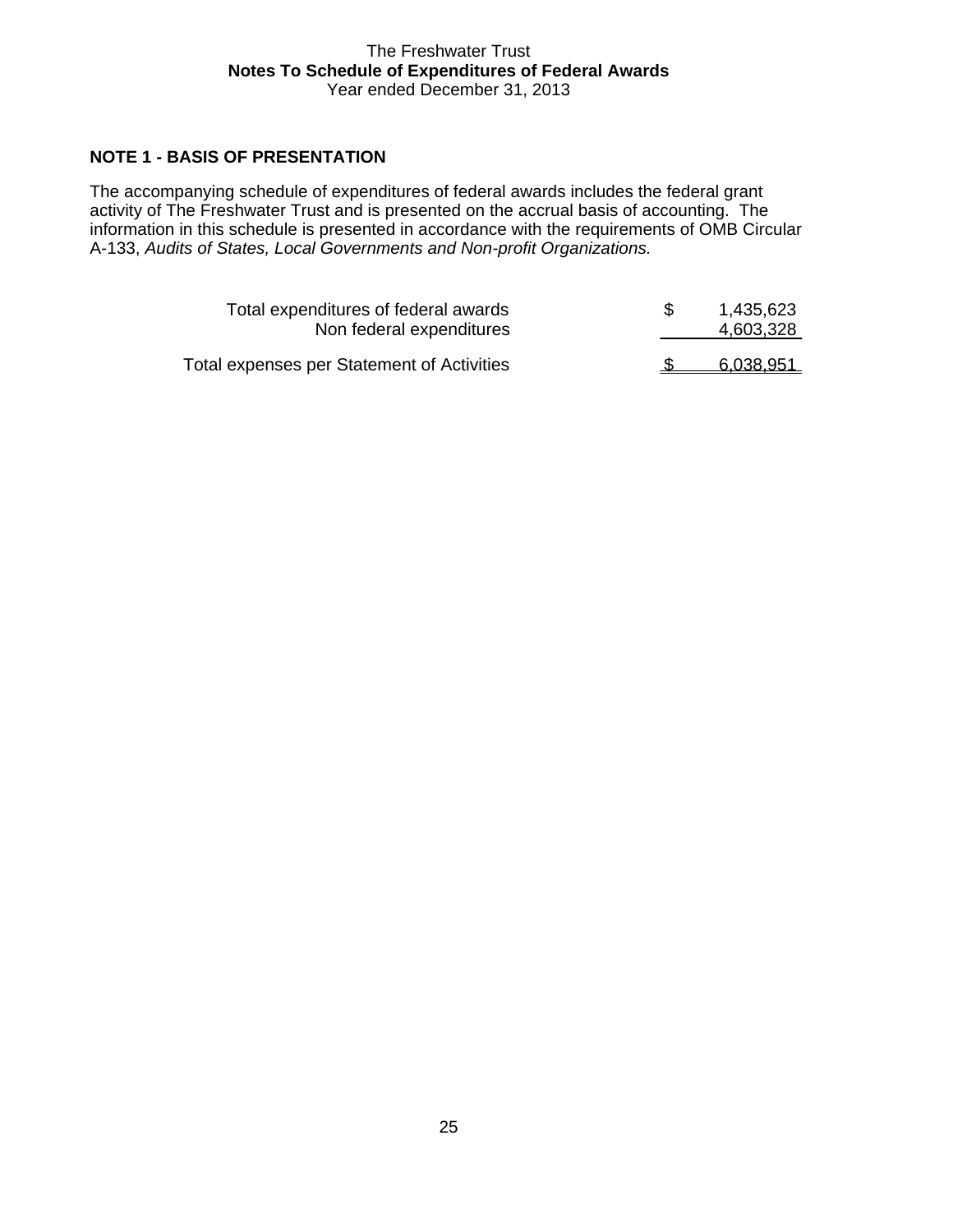

#### **INDEPENDENT AUDITOR'S REPORT ON INTERNAL CONTROL OVER FINANCIAL REPORTING AND ON COMPLIANCE AND OTHER MATTERS BASED ON AN AUDIT OF FINANCIAL STATEMENTS PERFORMED IN ACCORDANCE WITH** *GOVERNMENT AUDITING STANDARDS*

#### **To the Board of Directors of**

The Freshwater Trust

We have audited, in accordance with the auditing standards generally accepted in the United States of America and the standards applicable to financial audits contained in *Government Auditing Standards* issued by the Comptroller General of the United States, the financial statements of The Freshwater Trust (a nonprofit organization), which comprise the statement of financial position as of December 31, 2013, and the related statements of activities, and cash flows for the year then ended, and the related notes to the financial statements, and have issued our report thereon dated May 28, 2014.

#### **Internal Control Over Financial Reporting**

In planning and performing our audit of the financial statements, we considered The Freshwater Trust's internal control over financial reporting (internal control) to determine the audit procedures that are appropriate in the circumstances for the purpose of expressing our opinion on the financial statements, but not for the purpose of expressing an opinion on the effectiveness of The Freshwater Trust's internal control. Accordingly, we do not express an opinion on the effectiveness of the The Freshwater Trust's internal control.

A *deficiency in internal control* exists when the design or operation of a control does not allow management or employees, in the normal course of performing their assigned functions, to prevent, or detect and correct, misstatements on a timely basis. A *material weakness* is a deficiency, or a combination of deficiencies, in internal control such that there is a reasonable possibility that a material misstatement of the entity's financial statements will not be prevented, or detected and corrected on a timely basis. A *significant deficiency* is a deficiency, or a combination of deficiencies, in internal control that is less severe than a material weakness, yet important enough to merit attention by those charged with governance.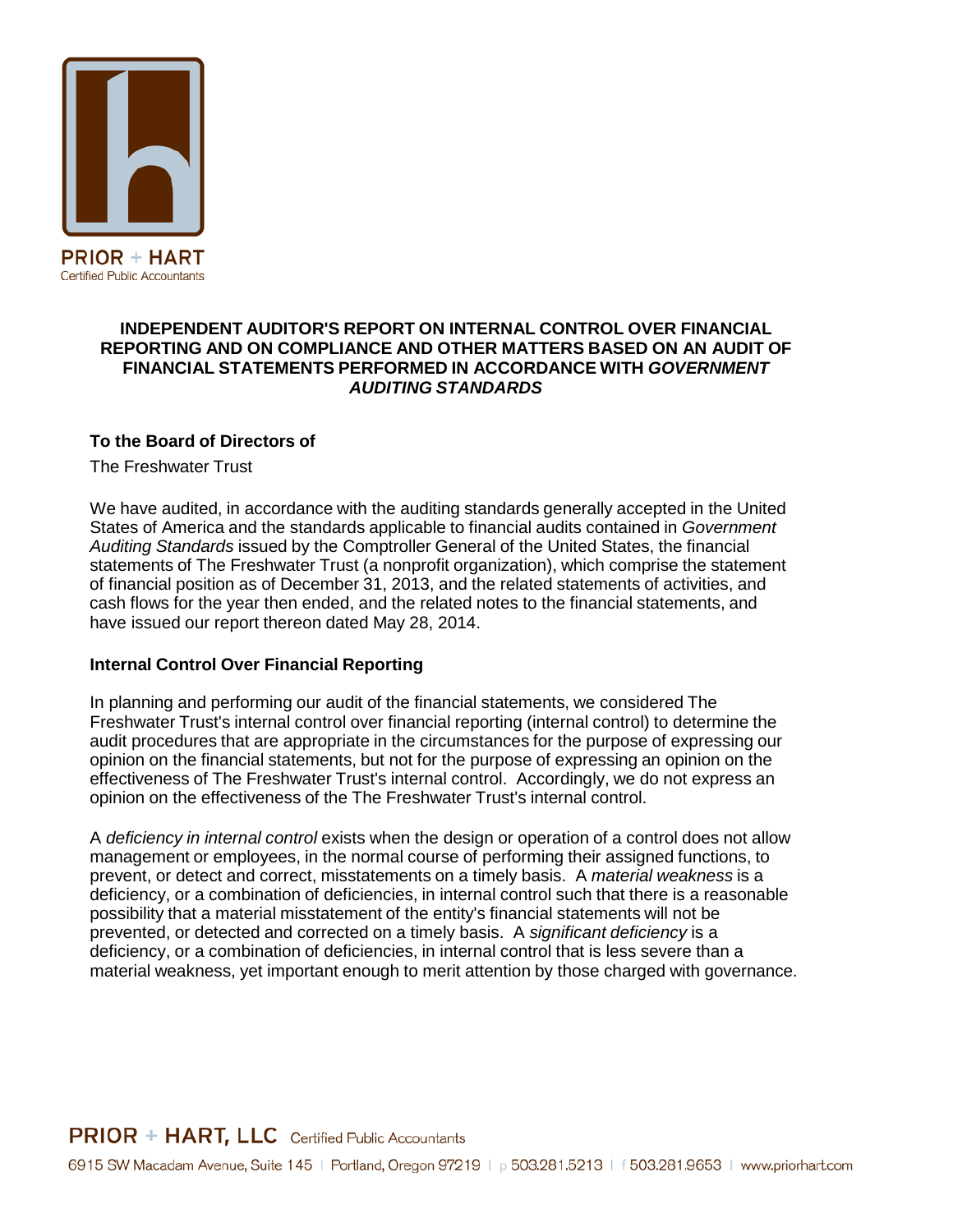Our consideration of internal control was for the limited purpose described in the first paragraph of this section and was not designed to identify all deficiencies in internal control that might be material weaknesses or significant deficiencies. Given these limitations, during our audit we did not identify any deficiencies in internal control that we consider to be material weaknesses. However, material weaknesses may exist that have not been identified.

#### **Compliance and Other Matters**

As part of obtaining reasonable assurance about whether The Freshwater Trust's financial statements are free from material misstatement, we performed tests of its compliance with certain provisions of laws, regulations, contracts, and grant agreements, noncompliance with which could have a direct and material effect on the determination of financial statement amounts. However, providing an opinion on compliance with those provisions was not an objective of our audit, and accordingly, we do not express such an opinion. The results of our tests disclosed no instances of noncompliance or other matters that are required to be reported under *Government Auditing Standards.*

#### **Purpose of this Report**

The purpose of this report is to describe the scope of our testing of internal control and compliance and the result of that testing, and not to provide an opinion on the effectiveness of the entity's internal control or on compliance. This report is an integral part of an audit performed in accordance with *Government Auditing Standards* in considering the organization's internal control and compliance. Accordingly, this communication is not suitable for any other purpose.

Prior + Hart, LLC

 Prior + Hart, LLC Certified Public Accountants

May 28, 2014 Portland, Oregon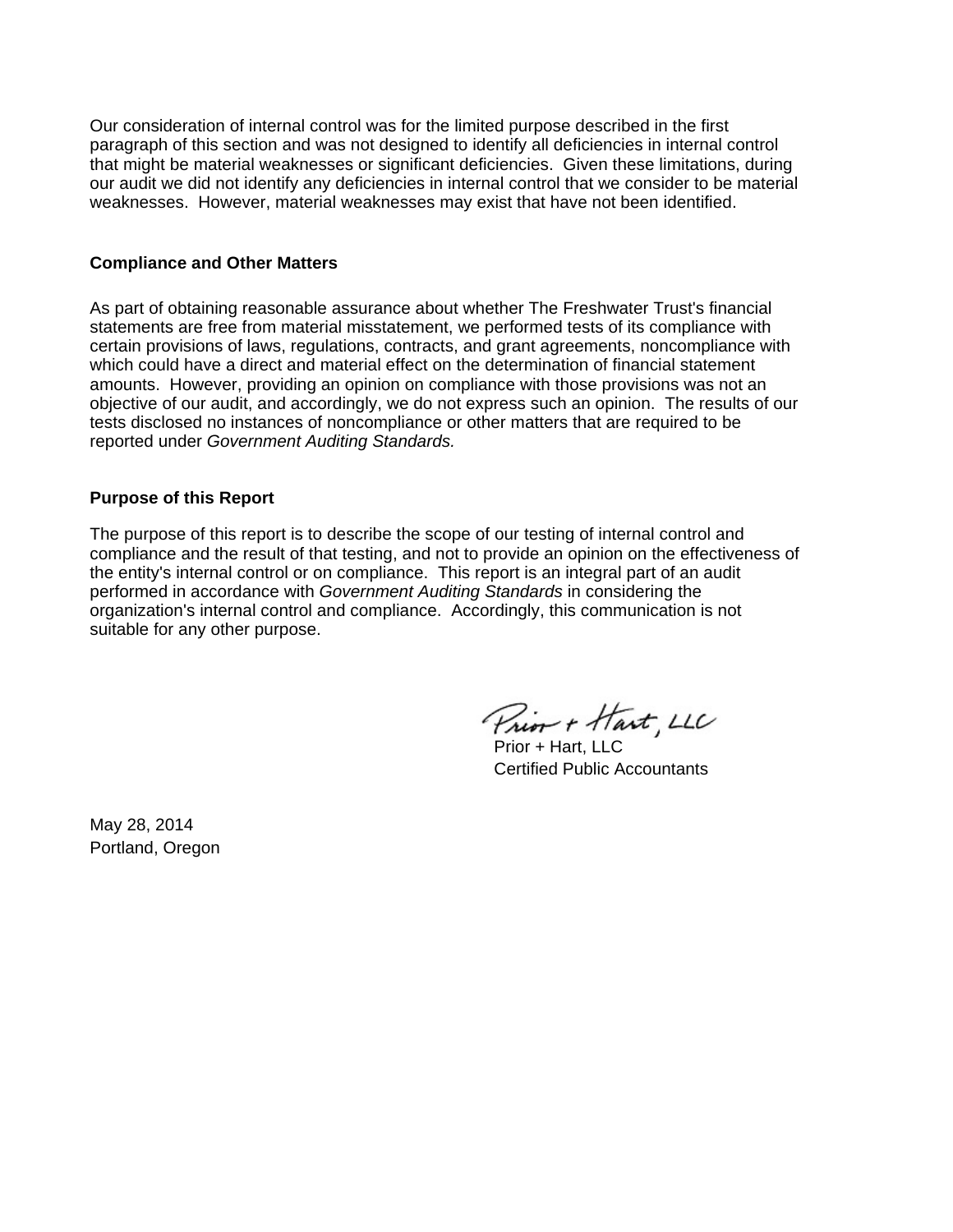

#### **INDEPENDENT AUDITOR'S REPORT ON COMPLIANCE FOR EACH MAJOR PROGRAM AND ON INTERNAL CONTROL OVER COMPLIANCE REQUIRED BY OMB CIRCULAR A-133**

# **To the Board of Directors of**

The Freshwater Trust

#### **Report on Compliance for Each Major Federal Program**

We have audited The Freshwater Trust's compliance with the types of compliance requirements described in the *OMB Circular A-133 Compliance Supplement* that could have a direct and material effect on each of The Freshwater Trust's major federal programs for the year ended December 31, 2013. The Freshwater Trust's major federal programs are identified in the summary of auditor's results section of the accompanying schedule of findings and questioned costs.

#### **Management's Responsibility**

Management is responsible for compliance with the requirements of laws, regulations, contracts, and grants applicable to its federal programs.

#### **Auditor's Responsibility**

Our responsibility is to express an opinion on compliance for each of The Freshwater Trust's major federal programs based on our audit of the types of compliance requirements referred to above. We conducted our audit of compliance in accordance with auditing standards generally accepted in the United States of America; the standards applicable to financial audits contained in *Government Auditing Standards*, issued by the Comptroller General of the United States; and OMB Circular A-133, *Audits of States, Local Governments, and Non-Profit Organizations.* Those standards and OMB Circular A-133 require that we plan and perform the audit to obtain reasonable assurance about whether noncompliance with the types of compliance requirements referred to above that could have a direct and material effect on a major federal program occurred. An audit includes examining, on a test basis, evidence about The Freshwater Trust's compliance with those requirements and performing such other procedures as we considered necessary in the circumstances.

We believe that our audit provides a reasonable basis for our opinion on compliance for each major federal program. However, our audit does not provide a legal determination of The Freshwater Trust's compliance.

## PRIOR + HART, LLC Certified Public Accountants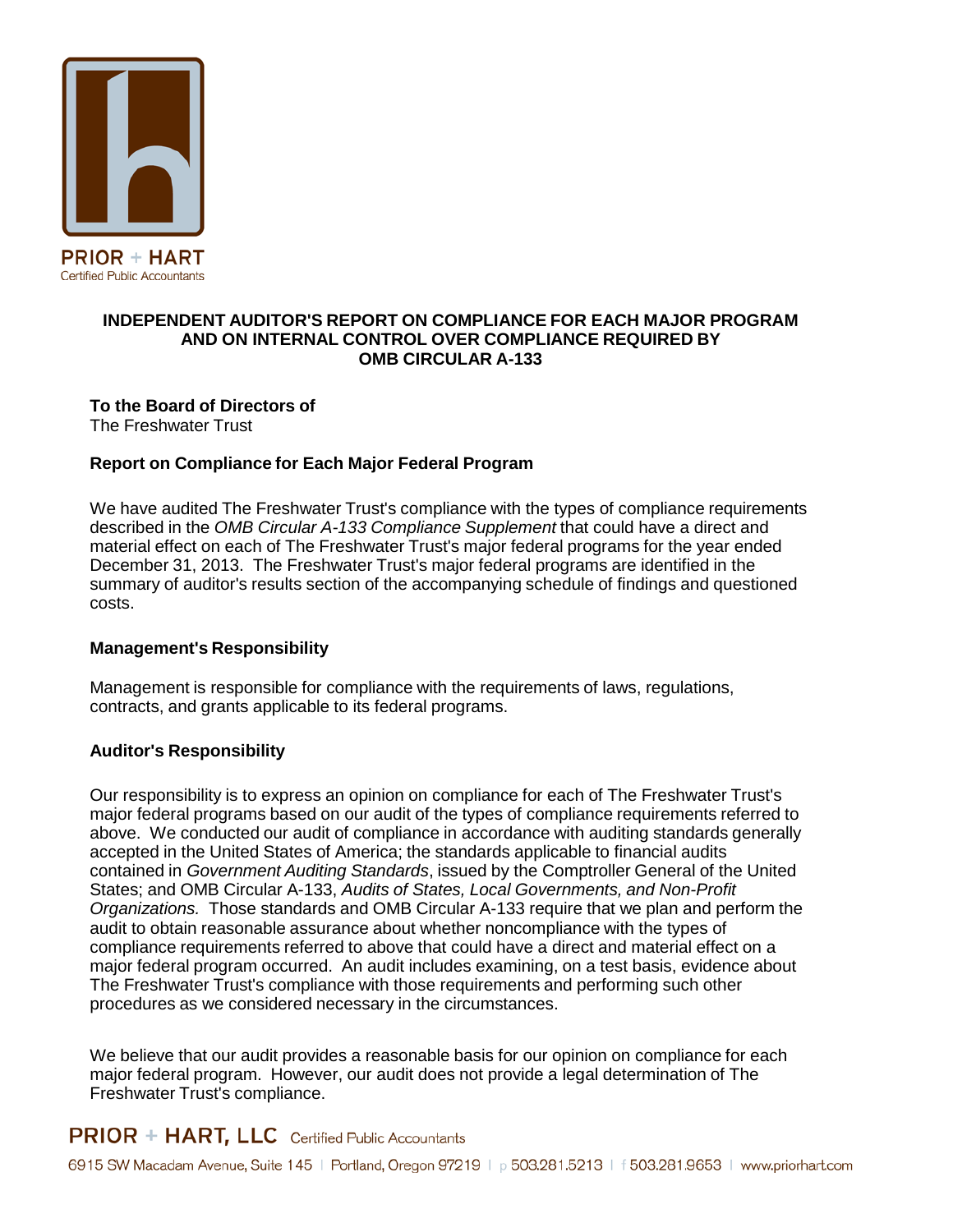#### **Opinion on Each Major Federal Program**

In our opinion, The Freshwater Trust complied, in all material respects, with the types of compliance requirements referred to above that could have a direct and material effect on each of its major federal programs for the year ended December 31, 2013.

#### **Report on Internal Control over Compliance**

Management of The Freshwater Trust is responsible for establishing and maintaining effective internal control over compliance with the types of compliance requirements referred to above. In planning and performing our audit of compliance, we considered The Freshwater Trust's internal control over compliance with the types of requirements that could have a direct and material effect on each major federal program in order to determine the auditing procedures that are appropriate in the circumstances for the purpose of expressing an opinion on compliance for each major federal program and to test and report on internal control over compliance in accordance with OMB Circular A-133, but not for the purpose of expressing an opinion on the effectiveness of internal control over compliance. Accordingly, we do not express an opinion on the effectiveness of The Freshwater Trust's internal control over compliance.

A *deficiency in internal control over compliance* exists when the design or operation of a control over compliance does not allow management or employees, in the normal course of performing their assigned functions, to prevent, or detect and correct, noncompliance with a type of compliance requirement of a federal program on a timely basis. A *material weakness in internal control over compliance* is a deficiency, or combination of deficiencies, in internal control over compliance, such that there is a reasonable possibility that material noncompliance with a type of compliance requirement of a federal program will not be prevented, or detected and corrected, on a timely basis. A *significant deficiency in internal control over compliance* is a deficiency, or a combination of deficiencies, in internal control over compliance with a type of compliance requirement of a federal program that is less severe than a material weakness in internal control over compliance, yet important enough to merit attention by those charged with governance.

Our consideration of internal control over compliance was for the limited purpose described in the first paragraph of this section and was not designed to identify all deficiencies in internal control over compliance that might be material weaknesses or significant deficiencies. We did not identify any deficiencies in internal control over compliance that we consider to be material weaknesses. However, material weaknesses may exist that have not been identified.

The purpose of this report on internal control over compliance is solely to describe the scope of our testing of internal control over compliance and the results of that testing based on the requirements of OMB Circular A-133. Accordingly, this report is not suitable for any other purpose.

Prior + Hart, LLC

 Prior + Hart, LLC Certified Public Accountants

May 28, 2014 Portland, Oregon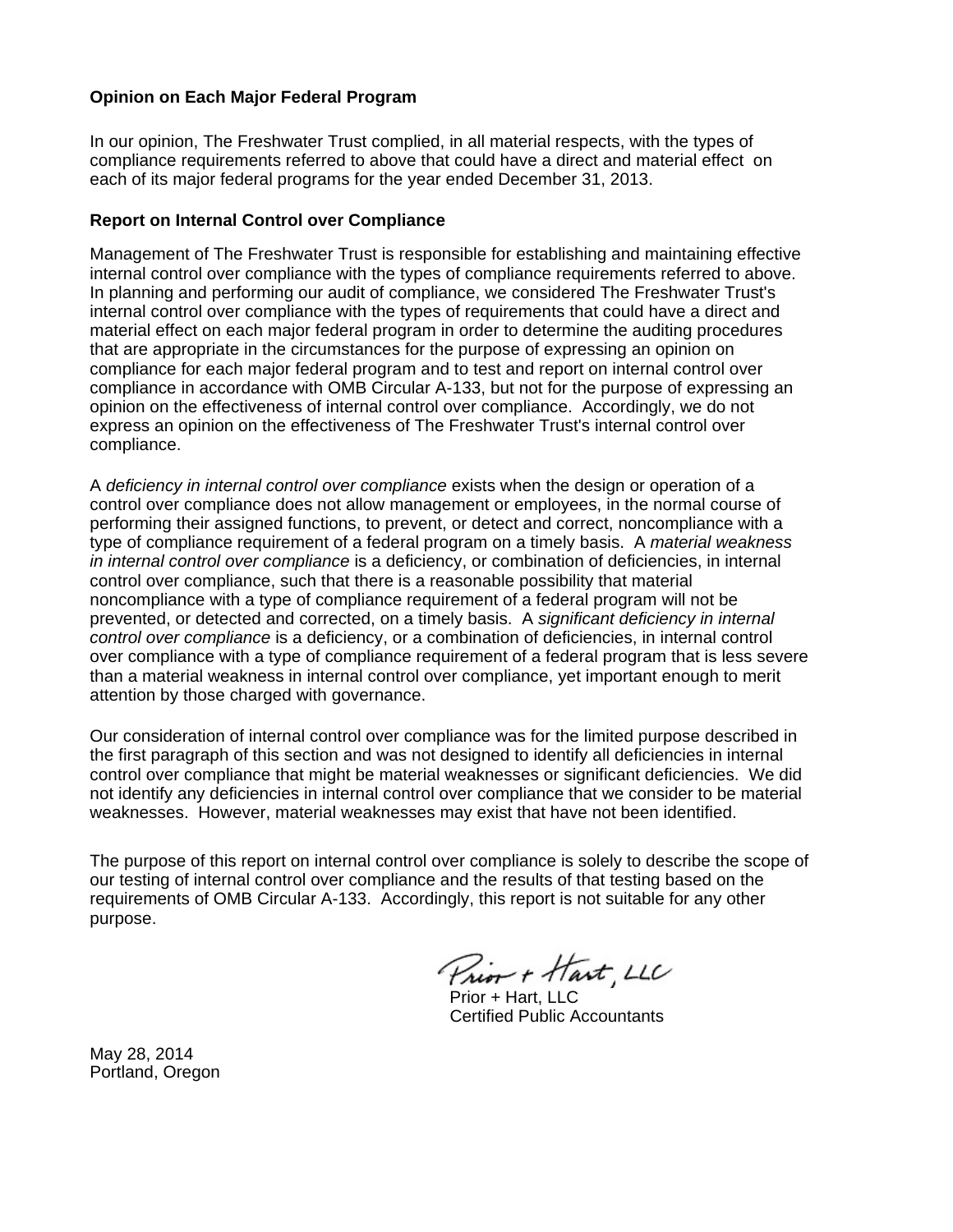# The Freshwater Trust **Schedule of Findings and Questioned Costs**

Year ended December 31, 2013

## **Section I - Summary of Auditor's Results**

#### *Financial Statements*

| Type of auditors' report issued:                                                                                                                                    | unqualified                                                                                                                                                   |                        |  |  |
|---------------------------------------------------------------------------------------------------------------------------------------------------------------------|---------------------------------------------------------------------------------------------------------------------------------------------------------------|------------------------|--|--|
| Internal control over financial reporting:<br>* Material weaknesses identified?<br>Significant deficiencies identified not<br>considered to be material weaknesses? | yes                                                                                                                                                           | X<br>no                |  |  |
| Noncompliance material to financial<br>statements noted?                                                                                                            | yes<br>yes                                                                                                                                                    | X<br>no<br>X<br>no     |  |  |
| <b>Federal Awards</b>                                                                                                                                               |                                                                                                                                                               |                        |  |  |
| Internal control over major programs:                                                                                                                               |                                                                                                                                                               |                        |  |  |
| * Material weaknesses identified?                                                                                                                                   | yes                                                                                                                                                           | X<br>no                |  |  |
| * Significant deficiencies identified not<br>considered to be material weaknesses?                                                                                  | yes                                                                                                                                                           | X<br>none<br>reported  |  |  |
| Type of auditors' report issued on compliance<br>for major programs:                                                                                                | unqualified                                                                                                                                                   |                        |  |  |
| Any audit findings disclosed that are required<br>to be reported in accordance with OMB<br>Circular A-133, Section 510(a)?                                          | yes                                                                                                                                                           | X<br>no                |  |  |
| Identification of major programs:                                                                                                                                   |                                                                                                                                                               |                        |  |  |
| <u>CFDA Number</u>                                                                                                                                                  |                                                                                                                                                               | <b>Federal Program</b> |  |  |
| 00029462<br>00029462<br>00029462<br>10.912                                                                                                                          | <b>Water Transaction Instream Flow</b><br>Flow Restoration in the Umatilla Basin<br><b>Water Lease Payments</b><br><b>NW Environmental Markets Initiative</b> |                        |  |  |
| Dollar threshold used to distinguish between<br>Type A and Type B programs:                                                                                         | \$300,000                                                                                                                                                     |                        |  |  |
| Auditee qualifies as low-risk auditee:                                                                                                                              | X<br>yes                                                                                                                                                      | no                     |  |  |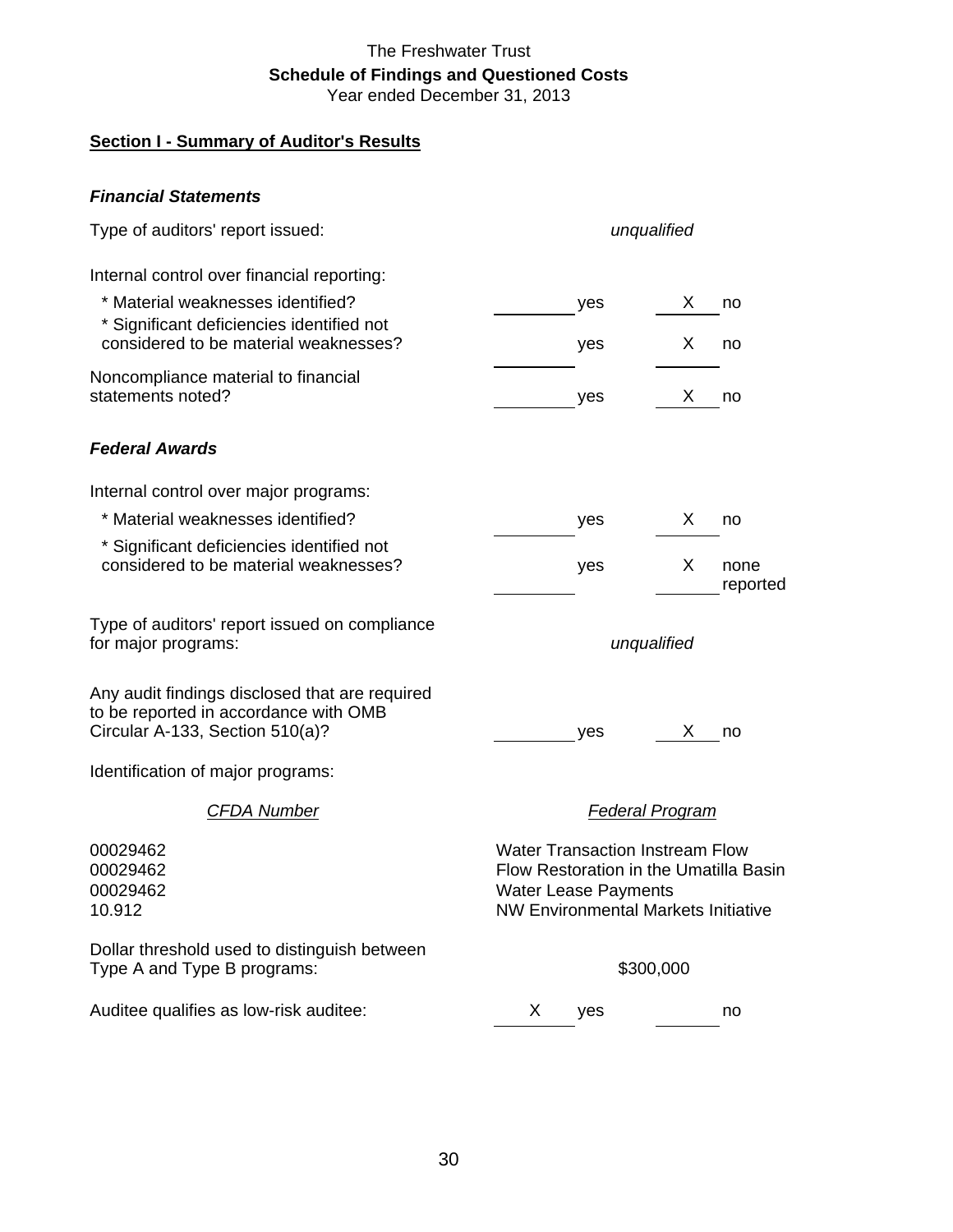### The Freshwater Trust **Schedule of Findings and Questioned Costs** Year ended December 31, 2013

## **Section II - Financial Statement Findings**

None.